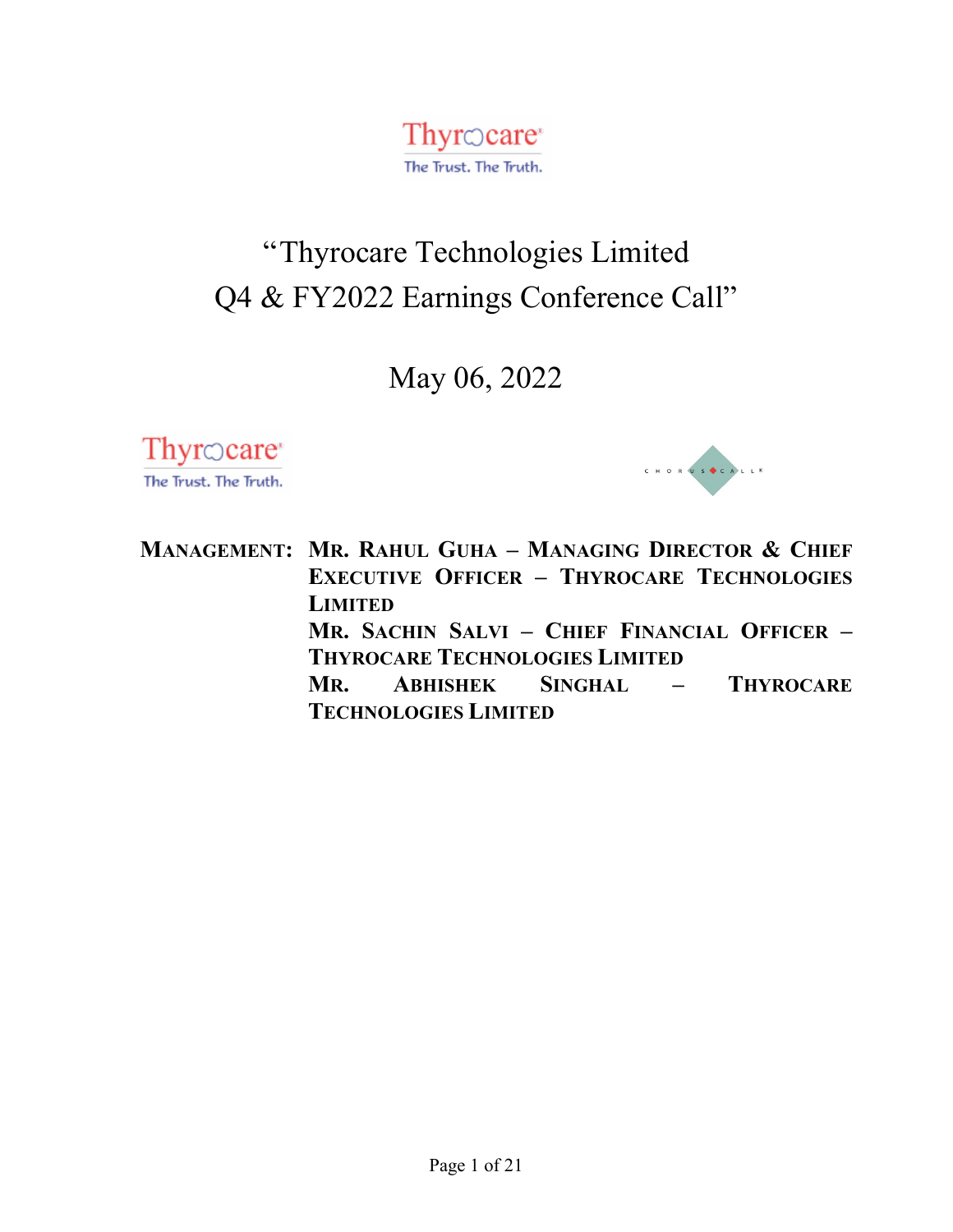

- **Moderator**: Ladies and gentlemen, good day and welcome to Thyrocare Technologies Limited Q4 and FY2022 Earnings Conference Call. As a reminder, all participant lines will be in the listenonly mode and there will be an opportunity for you to ask questions after the presentation concludes. Should you need assistance during the conference call, please signal an operator by pressing "\*" and then "0" on your touchtone phone. Please note that this conference is being recorded. I now hand the conference over to Mr. Abhishek Singhal. Thank you and over to you, Sir!
- **Abhishek Singhal**: A very good afternoon to all of you and thank you for joining us today for Thyrocare Technologies earnings conference call for the Q4 and full year ended financial year FY2022. Today we have with us Mr. Rahul Guha, MD & CEO and Mr. Sachin Salvi, CFO to share the highlights of the business and financials for the quarter. I hope you have gone through our results release and the quarterly investor presentation, which have been uploaded on the stock exchange website.

The transcript for this call will be available in a week's time on the company's website. Please note that today's discussion will be forward looking in nature and must be viewed in relation to the risk pertaining to our business. After the end of this call in case if you have any further questions please feel free to reach out to the investor relation team. I now hand over the call to Rahul to make the opening remarks.

**Rahul Guha:** Good afternoon and welcome to all on the call. Our apologies, we had a last minute technical issue but thank you all for taking out the time from your busy schedules and apologies for the short delay to get us started.

> Just a brief introduction to us on the call, my name is Rahul Guha and I have joined as the MD and CEO of Thyrocare actually as recently as May 4, 2022. Prior to this, I was a senior partner and managing director in the Boston Consulting Group, a leading global consulting firm and have been with them for 17 years before coming to Thyrocare. Before BCG, I was a part of a founding team of a few startups. With that being said I am quite familiar with Thyrocare having spent the last few months supporting the integration of API group companies with Thyrocare and have been able to spend some time getting up to speed on the business. I am joined by my colleague, Sachin Salvi who is our CFO. I will let him introduce himself. Sachin!

**Sachin Salvi:** Good afternoon everyone. Thank you for joining this call. My name is Sachin. I am a chartered accountant by profession working with this organization for the last about 11 odd years. I have joined in 2011 and since then I am working in finance basically in various strategic initiatives which the management is undertaking since last about 10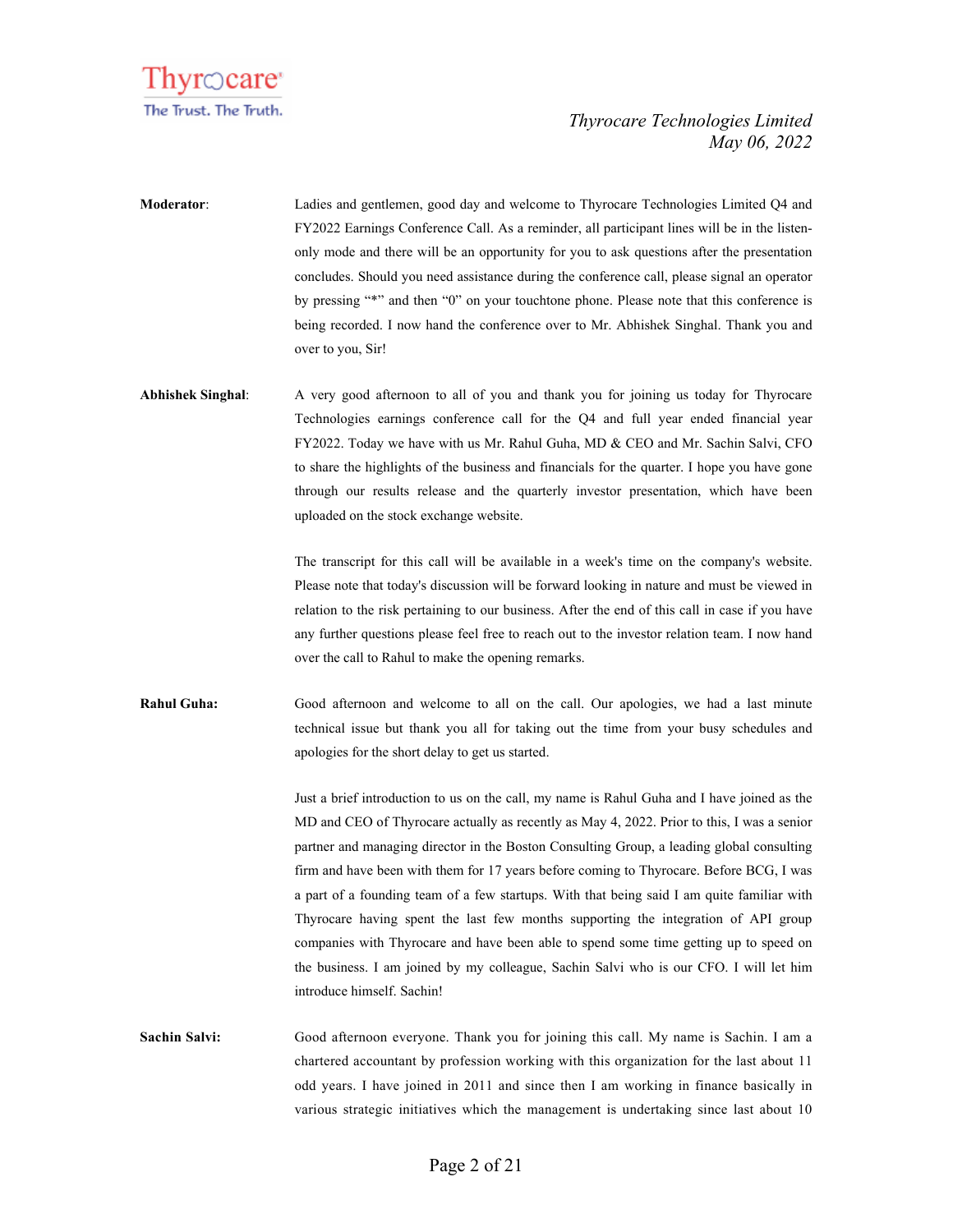

years. After transition into API holding, I have been promoted at the CFO of this organization in January 2020 and after listing, I have been attending to various conference calls. I have been interacting with various analysts so most of you must be familiar with me. With this, I will again hand it over to Rahul to give a brief about the performance of the company and where we are heading.

**Rahul Guha:** Thank you Sachin. Before we get into the results, I just wanted to take a few minutes to update you on what has been the focus over the last couple of quarters. As you would have seen from the results in H1 COVID was driving almost 43% of our revenue, which in H2 has come down to 14%. As we had shared in our previous quarter report our focus over the last few months has been to revive the non-COVID part of our business to ensure we get back on track towards growth.

> As Gandhi once said the future depends on what you do today. Therefore, I wanted to give you a sense of what we have been up to in the last few months. We have been working on three areas. First, in the non-COVID part of the business as you would have seen from the data, we had taken up price significantly from Rs.233 per sample in Q1 to almost Rs.261 per sample in Q3.

> You would have also seen that had a large impact in volumes. Along with this a number of our channel partners had churned with the new prices. Over the last quarter, we have tried to correct the prices to the channel through a mix of price cuts and volume discounts to ensure we are able to drive volumes. We have done this primarily in our Aarogyam profile, but we have also seen a significant growth in our non-Aarogyam profiles as well as a result.

> Our channel partners are regaining confidence in Thyrocare as a key partner in their business. It is important to note even after all our price adjustments the March 2022 exit pricing of Rs.179 per sample is still higher versus our exit pricing in March 2021 and we do not anticipate to reduce prices any further going forward.

> Second we have focused on getting the integration of API Group and the brands right of which one is PharmEasy. At this point, 100% of PharmEasy volumes and API Group Company now come to Thyrocare. We have taken over and integrated their labs and provide mid mile services to them.

> In this quarter, revenue from API Holdings accounts for 8% of our non-COVID-19 revenue and will continue to grow quarter-on-quarter as cross-selling of diagnostic services to PharmEasy customers continues to grow. API Holdings too has a number of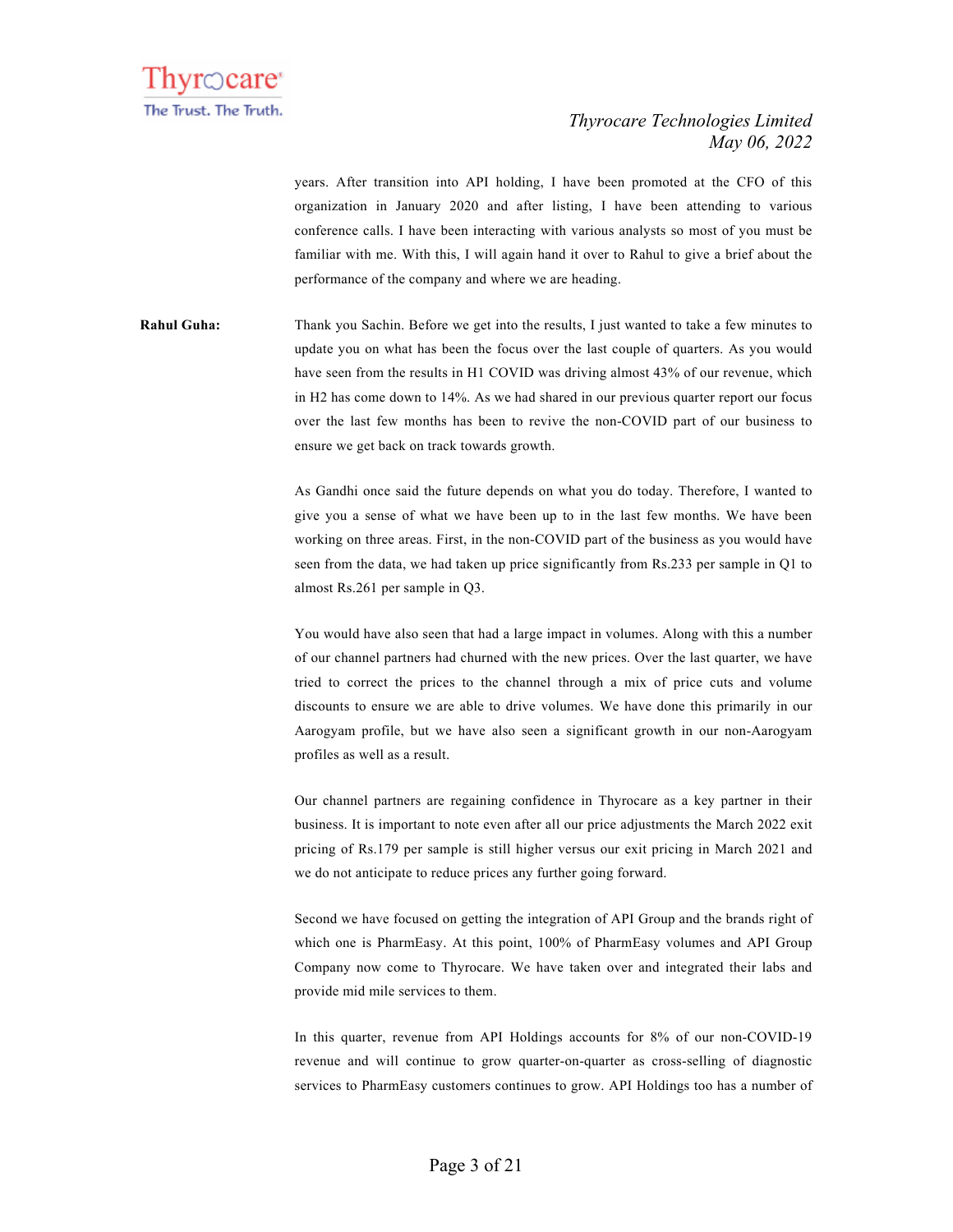investments with which we have been integrating to ensure diagnostic services from Thyrocare can be made available.

Retailio and MARG both API Group Companies together have a presence in 2.8 lakh pharmacy counters in the country. We have been working with them to complete a pilot in five cities, which enables pharmacies that use their software to book diagnostic tests for their customers on Thyrocare.

Finally, we are leveraging the relationships that API Companies Aknamed and Docon have with hospitals and doctors respectively to expand our reach. Beyond pharmacy, PharmEasy we are also listed on the other ecommerce platforms in healthcare and even beyond ecommerce, we are listed on the top three e-consultation platforms as well as the leading three health aggregators. Third we have been working on addressing the key perception gaps of Thyrocare with doctors and patients. From our market feedback, customers are concerned on quality.

They have the impression that we are only thyroid focused and that reports take a long time because we have a single lab in Mumbai. Just to address all that we have been doing on these subjects on quality, our focus was to get the basics in place. We have been upgrading our infrastructure and processes to assure quality. We have been implementing systems that give us end-to-end visibility of samples on a real-time basis. We have readied several of our labs for NABL certification and have received NABL certification for three labs already. We are expecting five more labs to complete their NABL certification soon.

Our central processing lab recently completed its NABL and CAP that is the College of American Pathologist Accreditation. CAP accreditation programs are universally regarded as the most rigorous choice to achieve and maintain accreditation. With this in place, we are now confident and have begun outreach to doctors and hospitals to explain to them our quality systems.

On being quality thyroid focused, I wanted to share with you that firstly thyroid only accounts for 9% of our revenue today. More importantly, today we have a test menu of 700 plus tests. Over the last few months, we have added 300 plus tests in our test menu to cater to the increasing needs of our customers and partners. Today we cover almost all technologies and diagnostics and are continuously scanning for opportunities to improve our test menu going forward.

Finally on delays and reports, I wanted to address the misconception that Thyrocare has only one lab in Mumbai. Today, we have 22 regional processing labs across the country.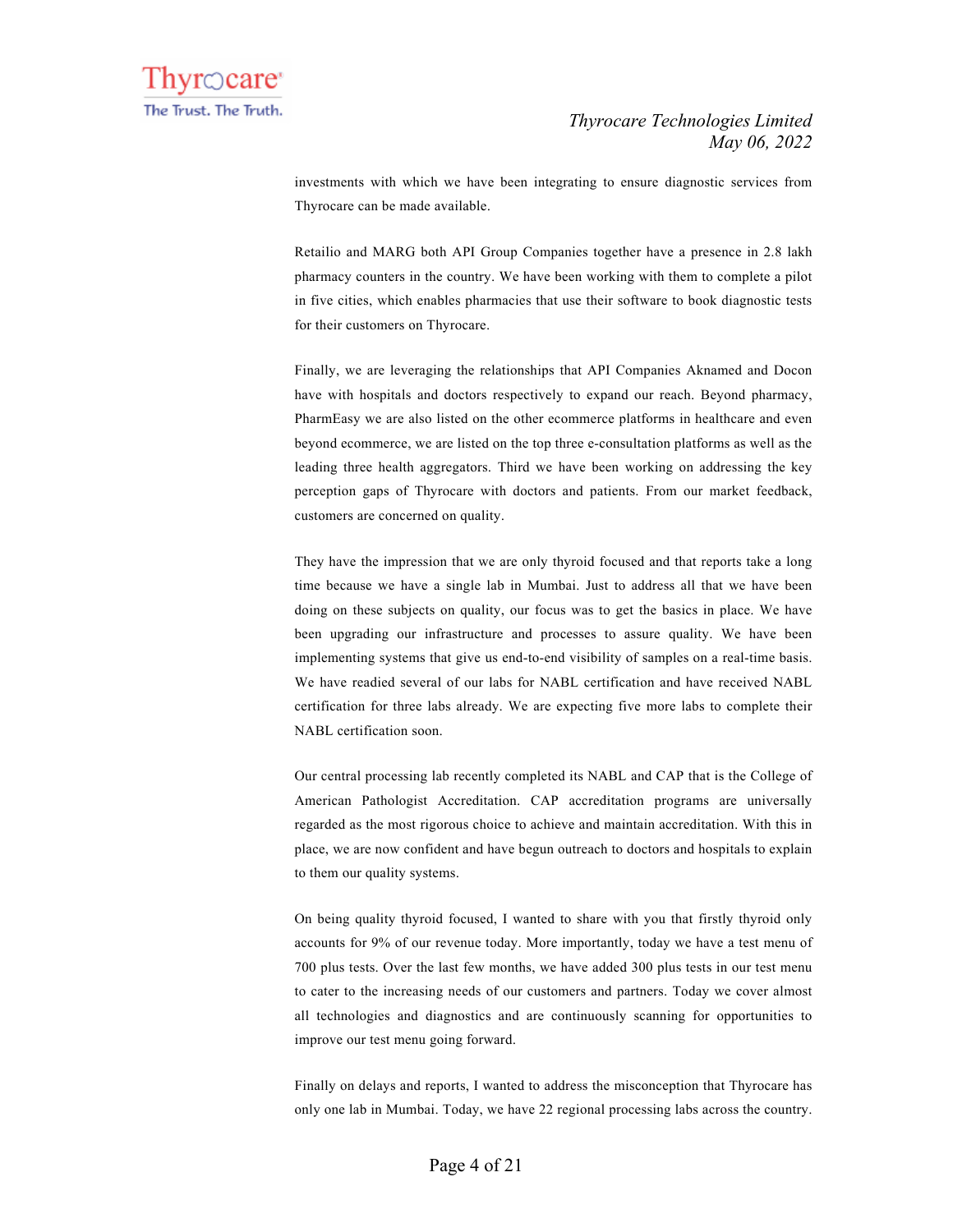At our regional processing labs when we started turnaround time was 24 hours. With our current regional network and investments in ensuring multiple pickups and visibility of samples our current tax is down to 18 hours for local samples and 24 hours for non-local cities.

This is measured from the time the sample is collected from your home to the time that the report is released. We have been working continuously to improve the stat and are targeting getting to a same day report all the pin codes that we service and all our investments and efforts have been to drive. These are the three elements that we have been working on as I mentioned.

Just to recap, we had worked on price and getting it right, the integration of API group brands with Thyrocare and then addressing the main perception gaps of quality being only thyroid focused and slow in reporting because we have only one lab. As I have mentioned, we have made a lot of progress on these dimensions and after Sachin covers the results, I will come back and share with you our strategy going forward. Over to you Sachin to cover the results!

## **Sachin Salvi:** Thank you Rahul so I will briefly update you about the key highlights financial year fh2022 financial performance. First I will start with revenue from operations. Our revenue from operations for the current financial year on a standalone basis has increased by about 18% Y-o-Y. Our consolidated revenue for the current year has increased by about 19% Y-o-Y. Our financial year pathology revenue of Rs.561.53 consists of Rs.171 Crores of COVID RT PCR revenue.

Our pathology revenue excluding COVID RT PCR revenue for the current financial year has grown by about 21%. We recognize that the performance in the last few quarters has seen significant variations. In order to give clarity on these base businesses we have included in our investor presentations are non COVID profit and loss as well as COVID profit and loss. As mentioned earlier our non-COVID revenue for financial year FY2022 stood at Rs.391 Crores for the financial year.

Our estimated EBITDA for the business is about Rs.124 Crores which is 32% as a percentage of sales. However to provide additional priority and remove the effect of human financial year FY2022 which was the first wave of COVID which deeply impacted the businesses, we also split our revenue for the nine months for the financial year FY2022 and the growth over these period has been 3%.

While the growth over these periods has been low, we are encouraged by the performance in the Q4 financial year FY2022 that is the last quarter. Our revenue from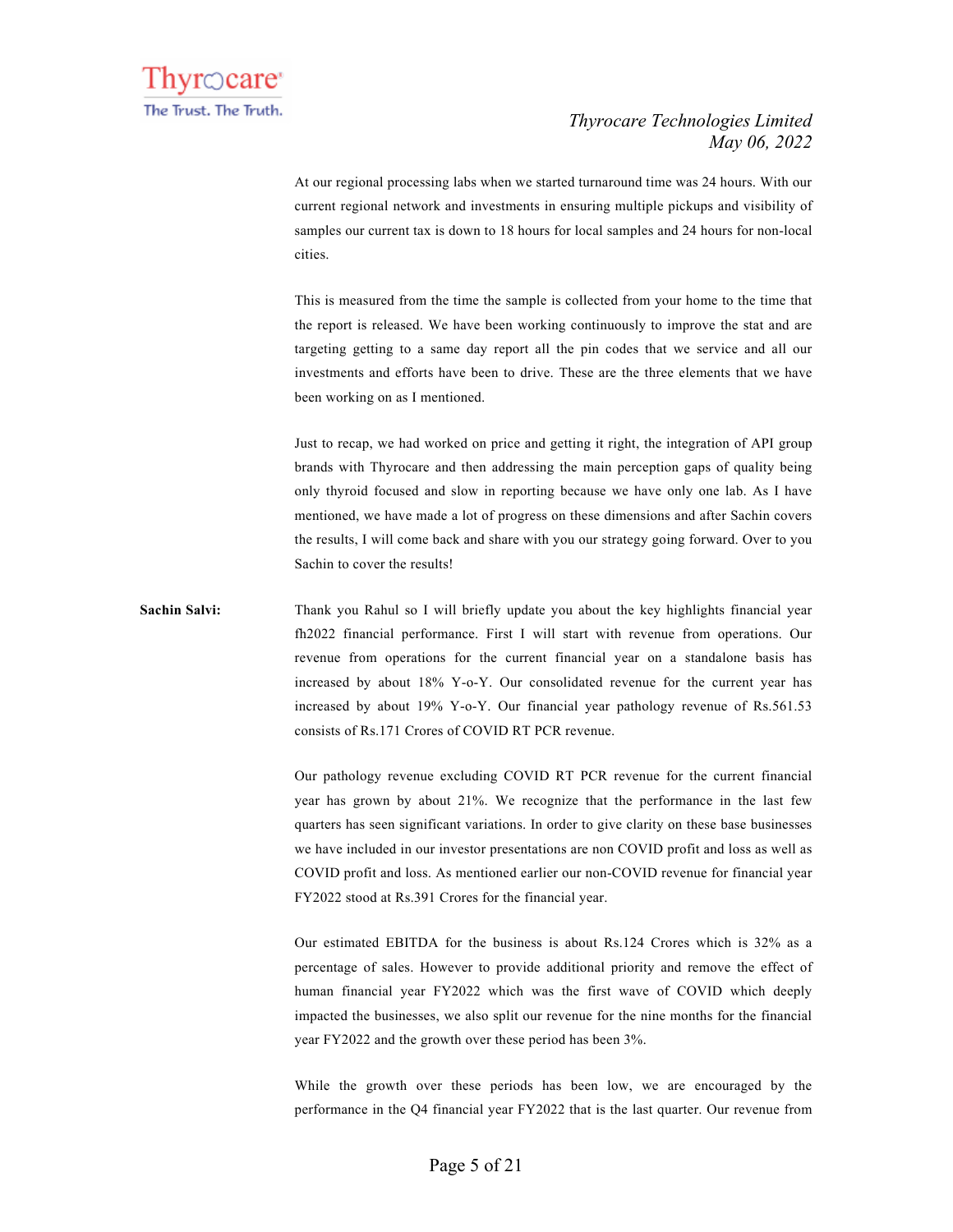operations for the current quarter on a standalone basis has increased by about 12% sequentially. Our Q4 pathology revenue of Rs.123 Crores consists of Rs.16.1 Crores of COVID revenue.

Additionally if we compare our non-COVID business then Y-o-Y we have recovered to our previous levels of revenue. That is pre-COVID level of revenue. Further the price corrections done in February and March have driven non-COVID volumes at an all time high. We have seen very healthy revival in preventive care business also in the current quarter. Our consolidated quarterly revenue for the current quarter has increased by about 11% sequentially.

Our Q4 radiology segment revenue is about Rs.7.22 Crores which is flat sequentially. As far as EBITDA margin is concerned, our standalone EBITDA margin stands at 30%. Our consolidated EBITDA margin stands at 29%. Our standalone EBITDA margin of Rs.36.83 Crores has decreased by about 27% Y-o-Y. Similarly console EBITDA margin have decreased by about 27% Y-o-Y. Most of this margin decline as mentioned in our presentation can be attributed to decline in the COVID revenue in the last two quarters.

Non-COVID business margins stand at 31.86% and have grown significantly to Rs.124.43 Crores versus last year of Rs.85.25 Crores which was 26.40%. To give some financial highlights gross margin impacted during the quarter mainly on account of erosion of high margin COVID business, our aggressive prices being offered on routine non RFGM tests and certain Aarogyam profiles as well to garner volumes.

Our employee benefit expenses of Rs.17 Crores increased with additions mainly in growth to sustain growth and in the laboratory team to ensure quality in reporting. Our other expenses consist of service charges, which we pay to phlebo and to runners. It includes sales incentive and tent maintenance charges. There is an increase in the overall fixed cost anticipated with the expansion of the RPL network. As Rahul mentioned we are having about 24 to 25 RPM as of now in the country. In terms of volumes, we have processed in the current quarter about 5.2 million samples. We have performed 6370 scans under our radiology division that is HRCT scans, which includes 77 PSMS scans as well. For the same period last year, we have processed about 6670 scans. With these brief highlights, I will pass it on again to our MD and CEO Mr. Rahul Guha for the strategic updates of the industry. Thank you very much.

**Rahul Guha:** Thank you Sachin. Briefly I would like to take a few minutes to outline to you a strategic direction and then we will be happy to take Q&A. First at the core, I wanted to cover our value proposition to the customer. It is very clear we will continue to remain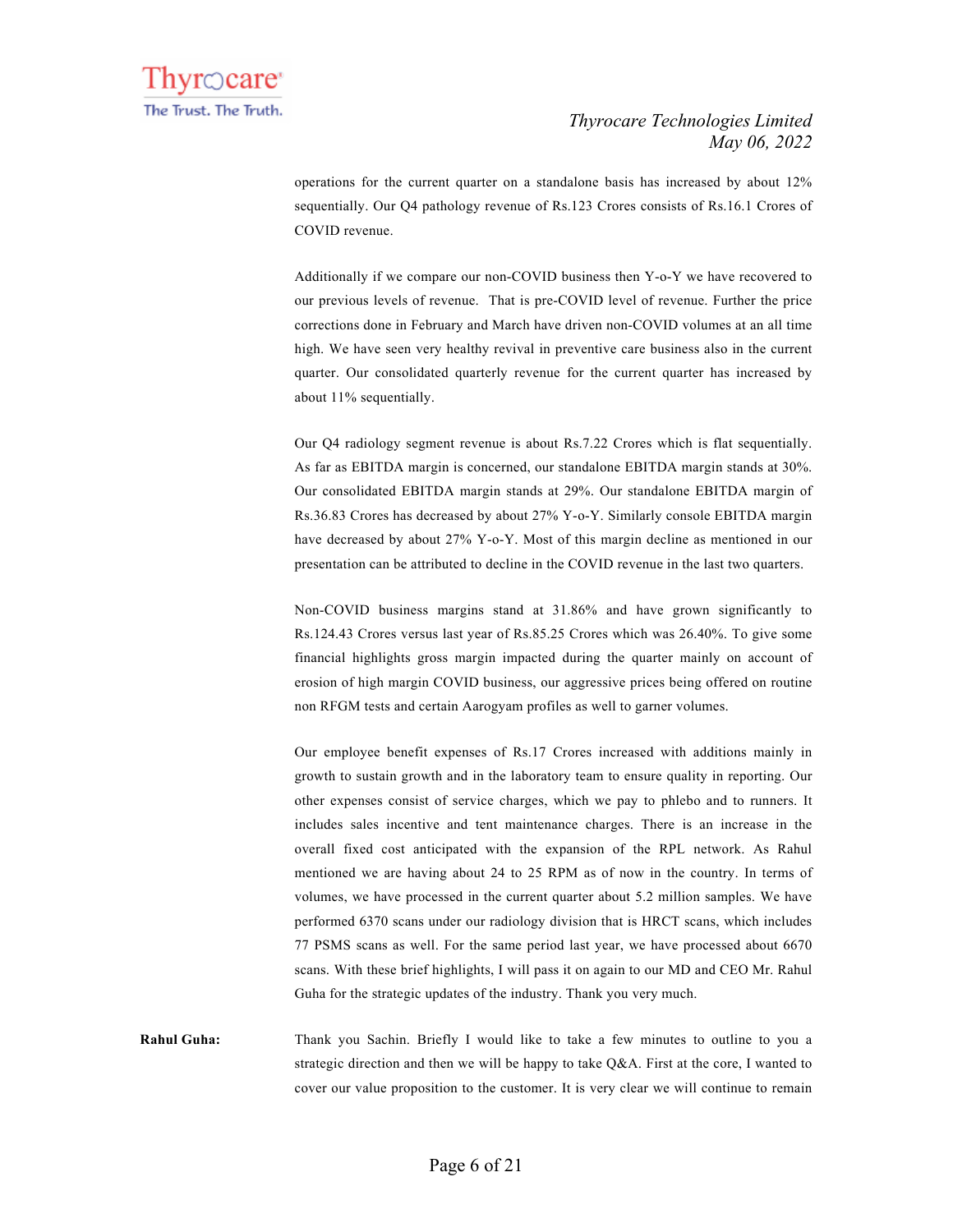an affordable option to all patients with good quality and on-time reports. All our efforts on our value proposition is towards ensuring low cost to the patient, assurance on quality of testing through our certifications and engagement with doctor. We recognize the gap in our on-time reports and we are continuing to invest in our logistics and regional processing network to ensure we can process reports within the same day. This will remain at our core and will guide all that we will do.

Second coming to our strategy, we hope to become the B2B partner of choice to all front-end diagnostic services companies in India whether it is a small diagnostic center in a semi-urban area, a pharmacy in a metro, a small nursing home, an individual doctor or a leading online diagnostic platform or health tech marketplace. We are happy to provide low cost robust testing solutions to ensure they can serve their patients in the most effective manner. If they require collection we are happy to mobilize our phlebotomy network of almost 900 phlebotomists to serve them better.

At this point our largest customer is PharmEasy, but as we mentioned and paneled on all major diagnostic platforms several online medical consultation platforms and search aggregators as well as present in the physical world in our traditional channel. The coming together of PharmEasy and Thyrocare differentiates us from others in the market.

We are able to leverage the consumer brand and technology from PharmEasy with the low cost execution at Thyrocare to deliver exceptional value to the patient. Our competitors in the space will struggle to match this competition. As we mentioned in the presentation digital only diagnostic players do not have the back end that Thyrocare brings to the table. Traditional diagnostics players do not have the technology, talent and backbone that we get from the PharmEasy team and other health tech platforms do not have the back end scale that Thyrocare.

With this in mind, I wanted to cover our focus areas linked to the strategy that I just covered, which was to remain a B2B partner of choice and providing low cost diagnostic solutions to anybody who has a front-end presence.

Our focus areas, I will cover in two parts. Part one is about leveraging the power of the API brands and company. As we mentioned in the investor presentation, we have four areas to maximize our advantage. Area number one is to serve pharmacies online customer base which is 2.1 quarterly transacted users. The attempt is to get them to buy diagnostics when they buy medicine.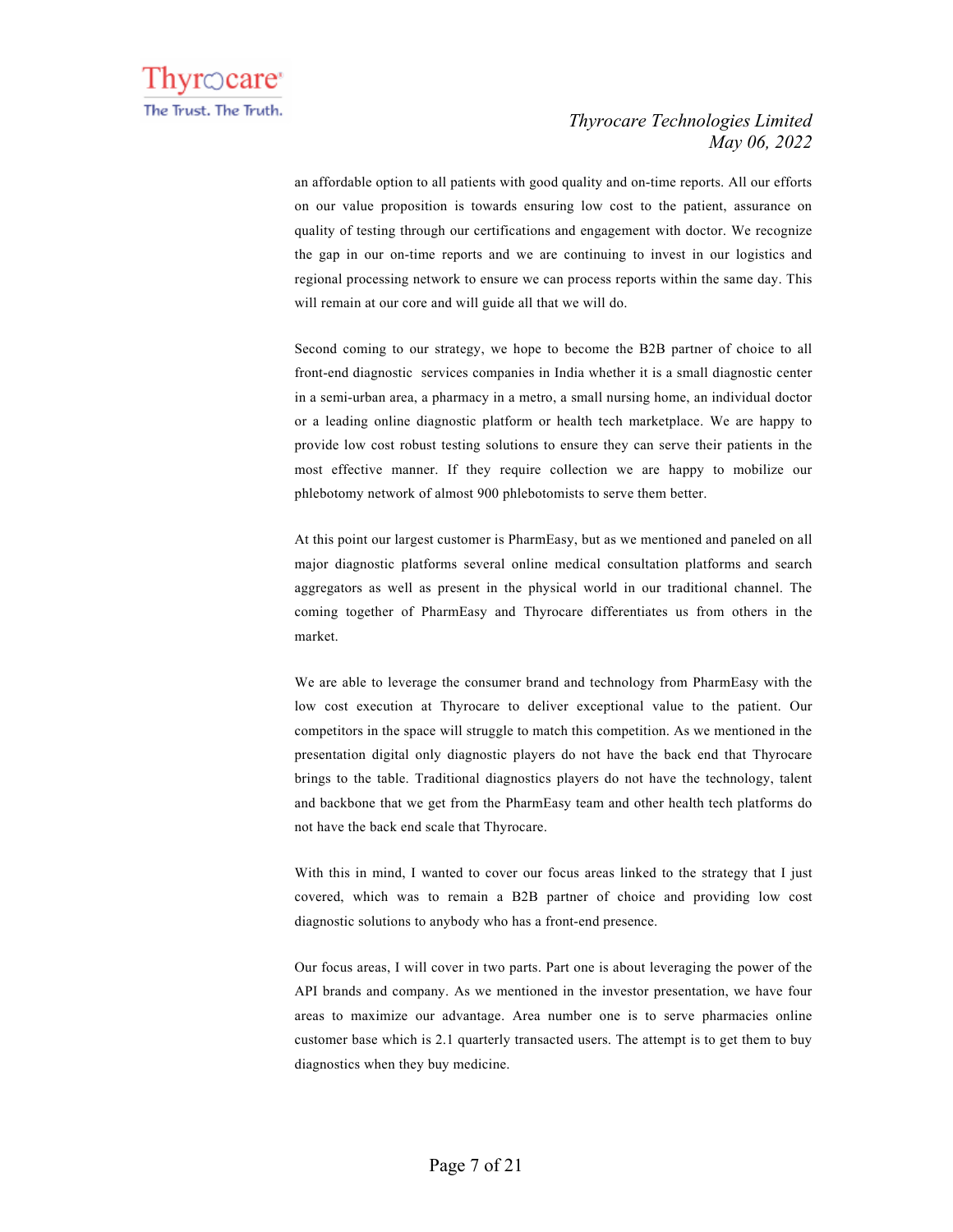We will partner with Retailio and MARG the retailer network of 2.8 lakh pharmacy counters as I mentioned to expand the order points. We have already run a pilot with 500 pharmacy counters. 273 of them have started to sell diagnostics, which was an encouraging hit rate and we are now scaling up the model. Our partner company Aknamed which does hospital supplies, we are working with them to approach the 900 hospitals where they have relationships to sell diagnostics labs and diagnostic services into those hospitals.

As a result we hope to expand our presence significantly in the hospital space where currently we are a minor player. We will also ensure the expansion of pharmacy of PharmEasy and Docon offline collection points. PharmEasy is rapidly expanding the offline franchise presence. At Thyrocare, it is our goal to fully support these offline franchises of PharmEasy and enable them to sell diagnostics as well as medicine. So that is on maximizing the opportunity with the API group.

Within Thyrocare as well, we have four priority areas to maximize and will remain our focus areas. First, we will continue to improve our value proposition to the franchise network. We are expanding aggressively and as I had mentioned when we tried to raise price in the past, we had a significant struggle with volumes.

We need to remain true to our value proposition of being low cost and good quality. In order to do that we have reworked our pricing, tweaked our policies to reward our last large customers and are taking a sharp look at our overheads to ensure we remain a lean customer oriented company. With this value proposition, it is our aim to expand the network aggressively so that anyone looking for a low-cost diagnostic test in the offline world has access to a Thyrocare franchise partner. In order to do that we are adding some capacity and network expansion over the next few quarters, which you are seeing in the manpower cost.

We will also continue to focus on our health packages that are Arogyam to promote to corporates both online and offline. Our health packages are our jewel in the crown and we will ensure we offer a low cost value proposition and go direct to patients through this channel. Lastly as I mentioned, we have three core player pillars low cost, good quality and on time. On the first two, we are in a good play. On, on time we will continue to selectively expand our network and really use technology to optimize our mid mile operations.

The goal is same day reports. Beyond that we are investing significantly to ensure that there can be no doubt about Thyrocare's quality. So far three labs have been accredited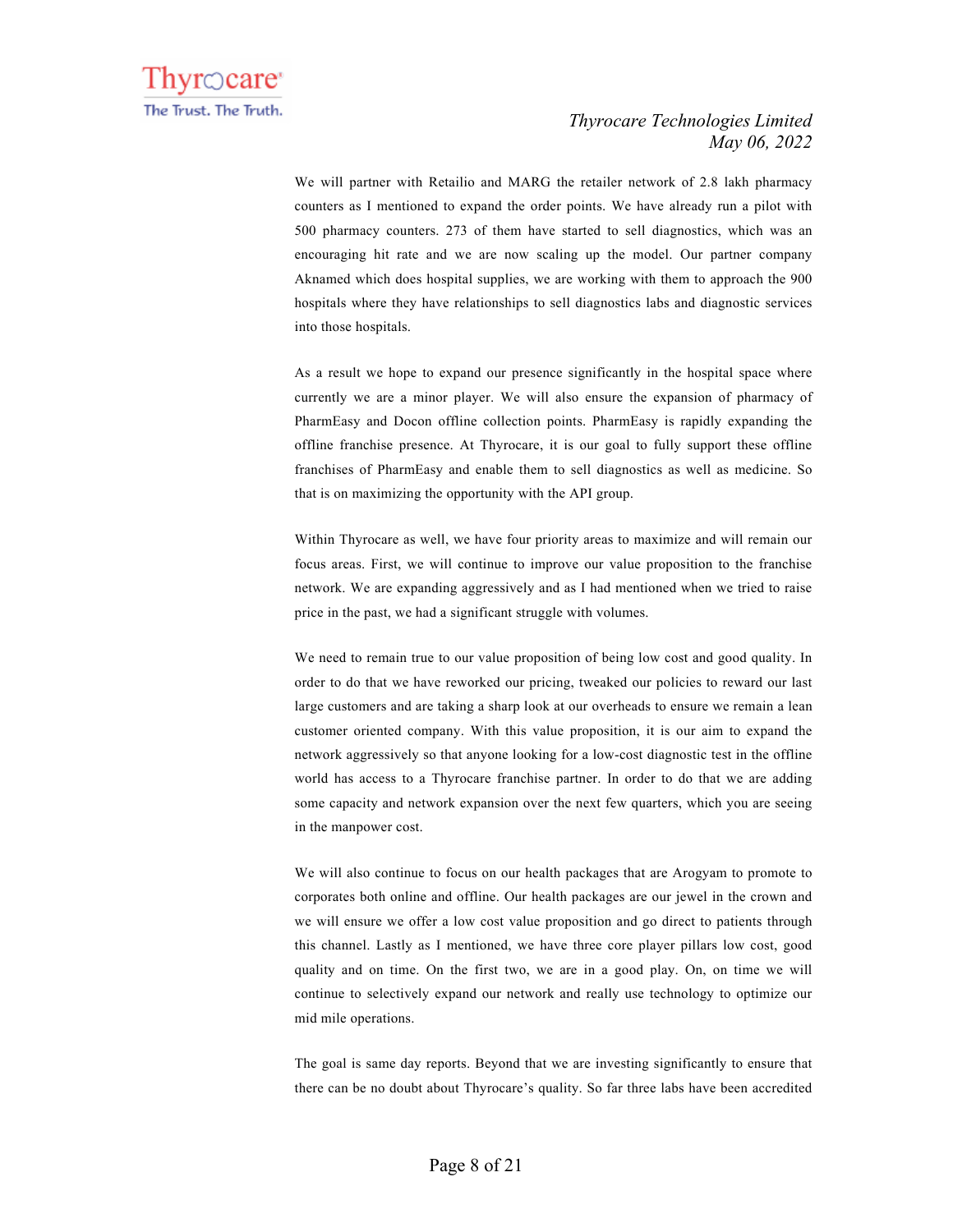

for NBAL in the last three months and another five labs are due for accreditation coming soon and lastly we will leverage PharmEasy technology expertise to improve our customer experience and phlebotomist productivity. A big learning for us has been that the collection agent must arrive at the customer's end on time. We are deploying technology that allows us to track the entire consumer experience and ensure that the collection agent arrived at your home plus minus 15 minutes of the time that you have selected. Today we offer 60 minute slots and track the slot that you are in.

We are already at 90% plus both for our and PharmEasy served orders. That in a brief is our plan as management. In conclusion, I would like to share a small quote once again from Gandhi. Full effort is full victory. Please be assured that your management at this time is putting full effort into the business to ensure that we deliver growth. Thank you so much for giving us a patient hearing. We are now opening up for questions and answers.

- **Moderator**: Thank you very much. We will now begin with the question and answer session. Ladies and gentlemen, we will wait for a moment while the question queue assembles. The first question is from the line of Aashita Jain from Edelweiss Financial Services. Please go ahead.
- **Aashita Jain:** Good evening everyone and first of all congratulations Rahul. My first question is on your growth expectations so while you have clearly laid out your growth expectations in your opening remarks as well as in your presentation, but my question to you is how soon can we see our base business growth returning? Should we wait for a quarter or two or maybe a year before we see that growth in our number and in continuation to this what are your growth expectations for say for the next one to three years that you would be very comfortable to achieve? Thank you?
- **Rahul Guha:** Thank you Aashita and thank you for the question. I think on the first question in terms of the near term growth I think there are two parts to that. One is the recovery of the base business. As you would have seen in the last quarter actually, we were able to come back to the pre-COVID levels and actually we are now looking to grow back from there. That business, I anticipate will come back to its historical growth rate pre-COVID and we should be able to get there quite quickly, but we also have a very strong tailwind that comes below us which is the demand that comes from the API group companies particularly the PharmEasy platform. This quarter was the first quarter that we integrated and served the entire orders. I expect that as that scales, we will also see the benefit. Now coming to your second question around the three year growth trajectory, we are still at this point working through our you know three year strategic plan and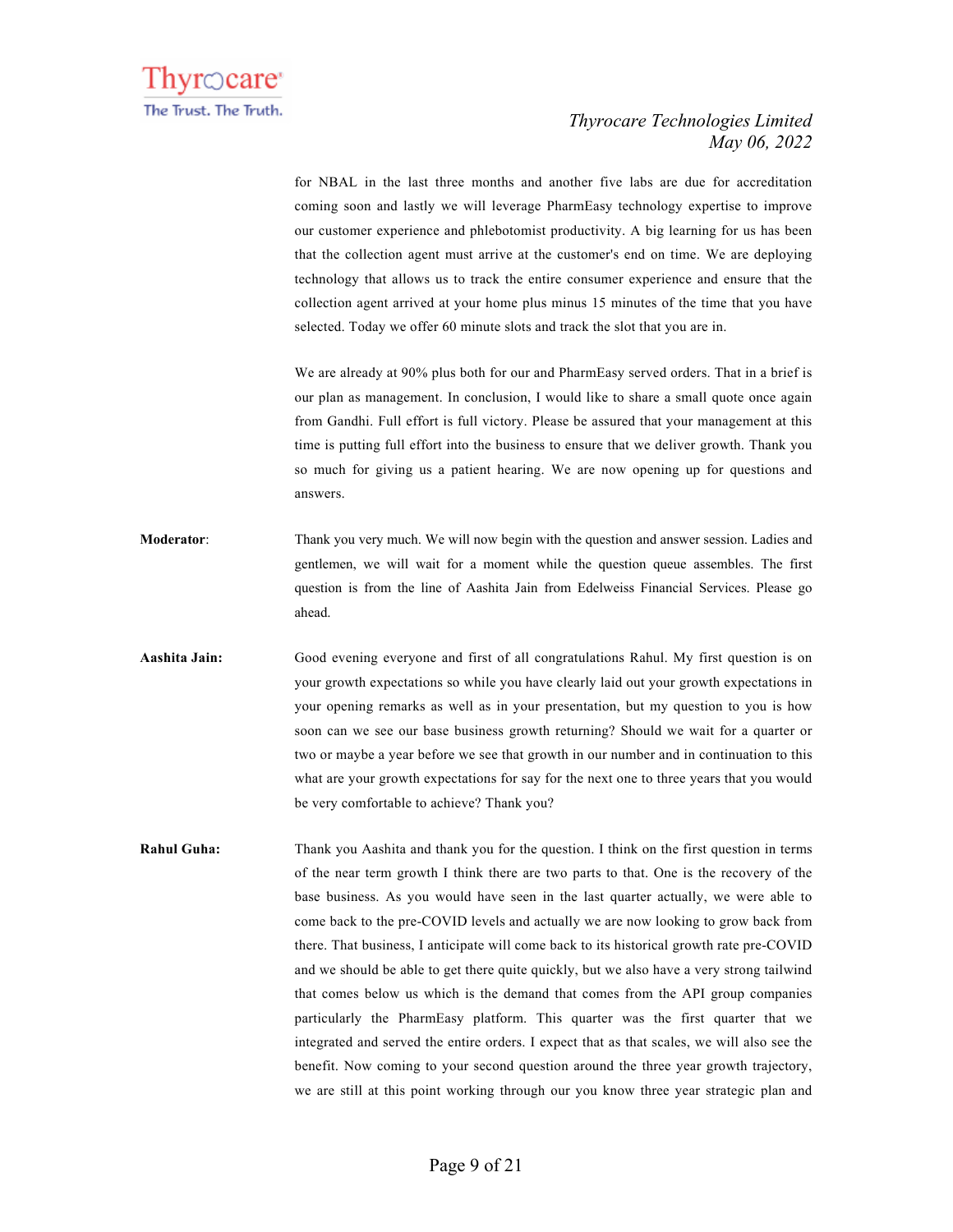

where we expect to end, but what I can say is that our ambition are to be the industry leaders in growth particularly in the diagnostic space.

**Aashita Jain:** Thank you very clear. My second question to you is on the prices and the margins? While you have briefly mentioned this in your opening remark, I just wanted to understand were these price cuts offered to only to your traditional B2B channel or also to the cloud platforms your e-pharmacies or other online aggregators and is it stabilized now and in continuation to this historically Thyrocare used to make margins in the range of say 35% to 45%? With all these costs rising and investments increasing as well as these aggressive prices what should be the sustainable margin profile going forward that we should see for Thyrocare?

**Rahul Guha:** Understood. Thanks again for the question. On the first one, the price cuts were largely limited to the B2B network because that is where we saw the maximum churn and that is actually the most price sensitive segment amongst all our channels. To answer the question very specifically the price cuts were very focused to address the churn in our B2B channel and so therefore we were there. I think at the price levels that you would have seen exit March, we are very confident that our channel has found confidence in the Thyrocare brand and is able to sustain their business going forward so I think on that side we do not anticipate to be doing any more price cuts over the next couple of quarters. To your second question around EBITDA yes we are investing significantly but we are also taking a hard look at our overhead structure to see where we can optimize as you would have seen in the presentation our overhead are already 30% of our revenues so we are going to take a hard look at that and see if we can balance our investments versus cost saving. With that being said I think I cannot give any specific guidance at this point of the EBITDA range but I would say that a good base would be the exit of March 2022 without the COVID impact.

**Moderator**: Thank you. The next question is from the line of Chirag Dagli from DSP Mutual Fund. Please go ahead.

**Chirag Dagli:** Thank you for the opportunity. Sir you talked about 8% of TTL revenue non-COVID revenue coming from PharmEasy what was this number prior to the PharmEasy takeover maybe let us say pre-COVID because Thyrocare has always been a big player in the online aggregators market?

**Rahul Guha:** So thank you Chirag for the question. Actually before API group and Thyrocare came together PharmEasy used to run its own lab network and actually used to process labs their diagnostic tests in-house and would only outsource a very small portion of their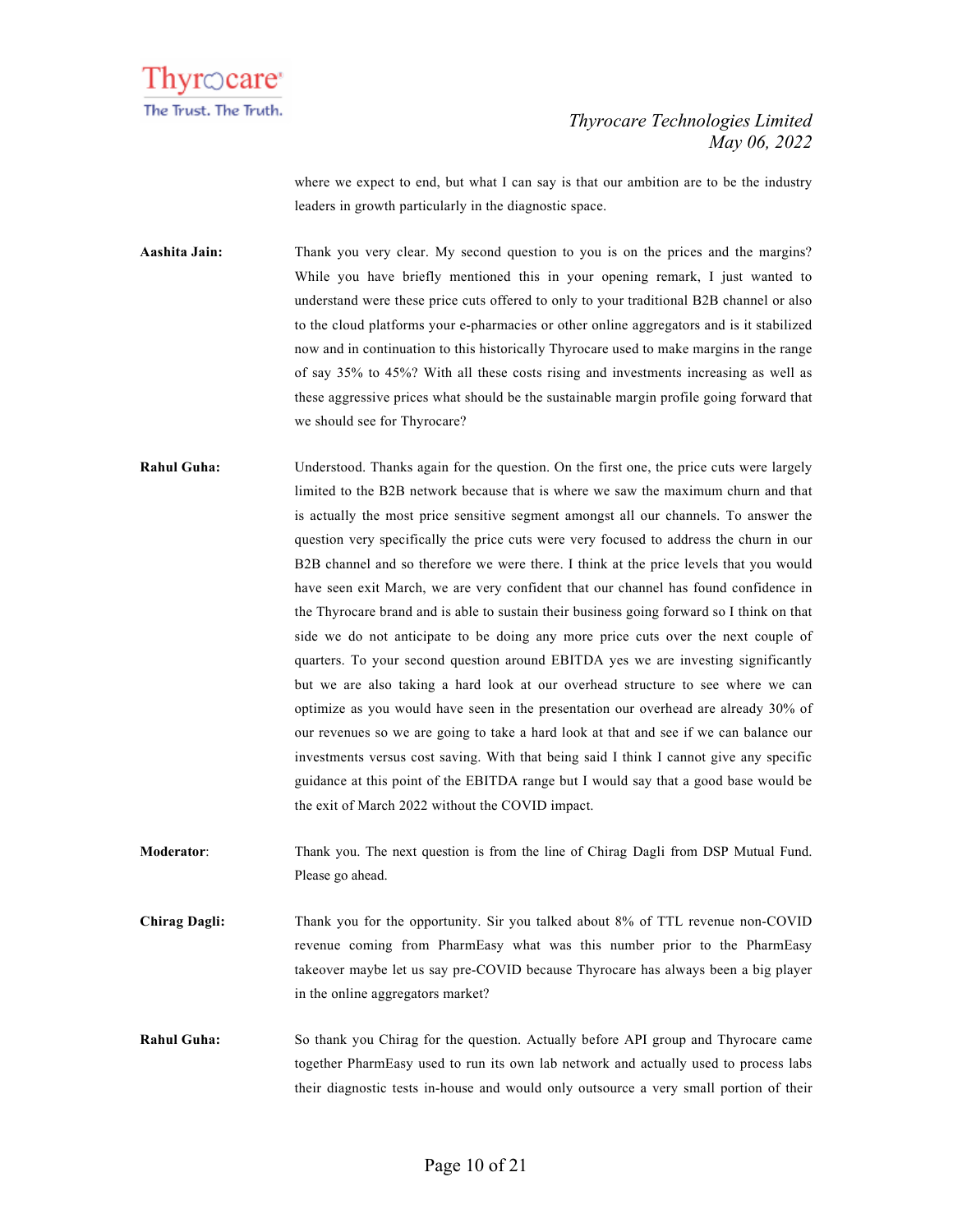

volume so I would say that, that number would have been negligible in the past. It is now that we have taken over the labs and we process 100% of their samples is where it has become a significant revenue contribution.

**Chirag Dagli:** Understood Sir. Sir you also talked about cross sell and you said that you want to reach this number needs to reach to 7% over the short term and 15% over the long term is what the presentation talks about? The question is where are we currently on that cross sell?

**Rahul Guha:** So I cannot give you a specific number Chirag but I would say we are in the 4% ballpark. The target is to double that over the next year and then of course as you mentioned in the long term presentation.

**Chirag Dagli:** Understood Sir and the test menu expansion that we have done historically Thyrocare has been very strong at the cost line item on the tests that they have done how is our cost position in the expanded test? Where do we stand in terms of costs on those tests?

**Rahul Guha:** A very good question Chirag. We have been very calibrated in the way that we add tests into our menu. The reason being for us to get the rates that Thyrocare enjoys on thyroid and others we typically require to commit volumes to the vendor so therefore whenever we add a test into our test menu, we try to include it in our Aarogyam packages so that we automatically get some volume and then we are able to negotiate low cost. That remains the strategy so we have been very calibrated in what we add. We could have added if we look at our competitors it could be 2500 to 3000 tests. We have very selectively picked 300 tests where we believe there is complementarity with our Aarogyam portfolio today so therefore we have a certain assured volume that we can use with our vendor as well as there is a medical rationale to include it into our test library.

**Chirag Dagli:** Understood Sir and just a last question what is the strategy behind the whole hospitals business? Sir I am not actually clear? I am sorry but what is our right to win here this market in the hospitals market?

**Rahul Guha:** Very good question Chirag. It shows that you have a strong understanding of the diagnostics business. Firstly if you look at an all India level if you look at the pathology market, pathology OPD I am keeping pathology IPD the urgent tests out of the picture but if I just look at pathology OPD. Our estimate is 30% of the pathology OPD happens in hospital labs. At this point, Thyrocare has a very limited presence in the hospital space so if we are going to be an industry leader in diagnostics we cannot ignore 30% of the market so that is the first question to you why are you looking at hospital. The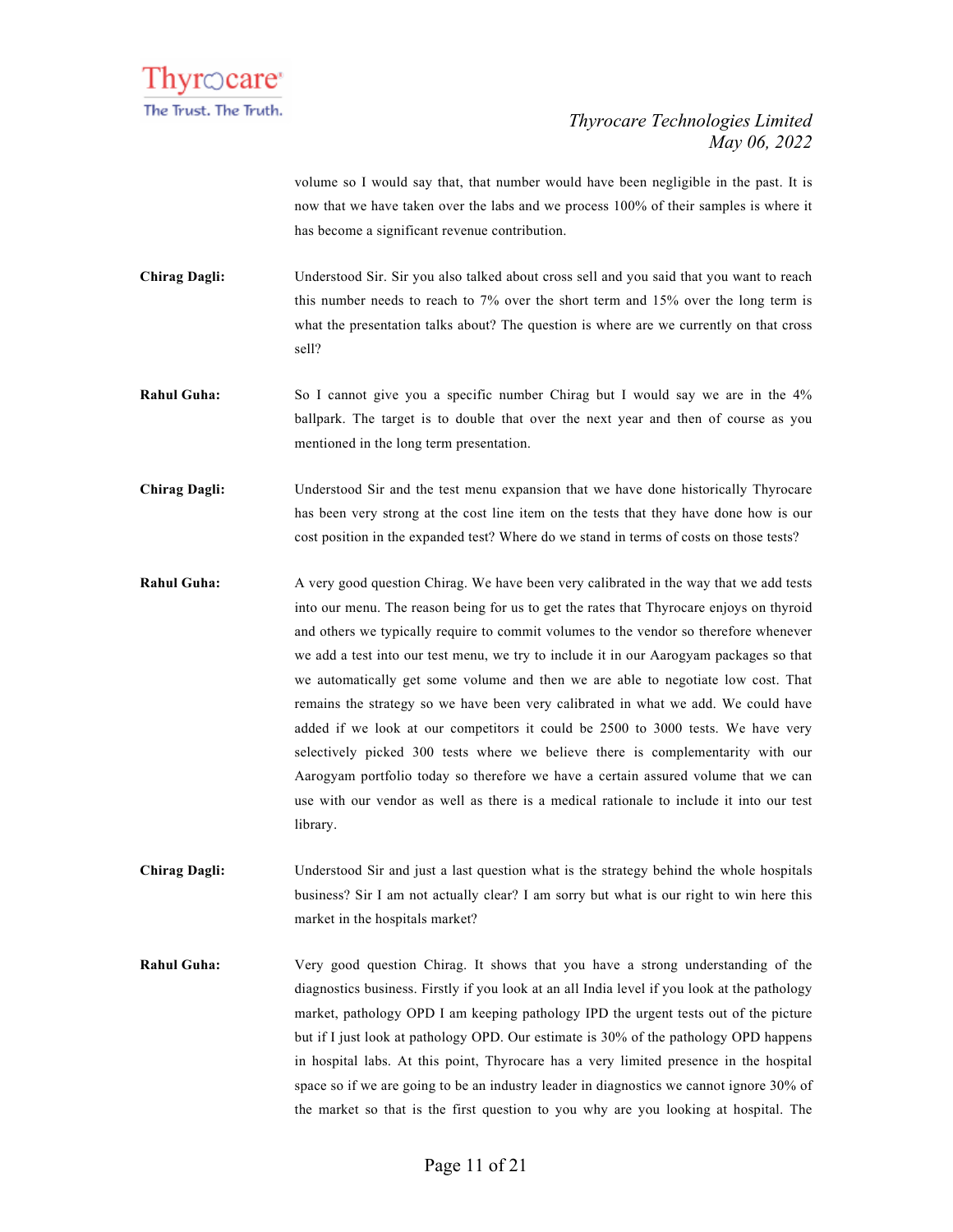

second is we had the advantage of a sister company that actually handles the hospital supplies for 900 hospitals in the country and has existing relationships so from a go to market we thought that we could at least get introduced very quickly and meet these hospitals at a scale that is far faster than if we had to do it on our own one by one. That was the second reason. The third reason is if you look at the hospital segment it is one of the most price sensitive segments where hospitals particularly for tests that they are looking to outsource are very keen to you know get the best price in the market. Actually in that business we are very, very competitive because we have a very strong cost structure. In many of the hospitals that we have met even when we are able to better their existing competition in many cases we enjoy a significant margin even after that and so therefore we believe these are the three reasons we are getting into. It is a large market. We have a very strong go to market advantage from our sister company Aknamed and when we have gone and studied the costs that these hospitals are getting served at. When we look at cost structure we believe that we can easily match those prices or do much better than that and enjoy a good margin.

- **Moderator**: Thank you. The next question is from the line of Shyam Srinivasan from Goldman Sachs. Please go ahead.
- **Shyam Srinivasan:** Good evening and thank you for taking my question and congratulations Rahul for your role at Thyrocare? Sir first question is on the B2B, B2C and B2G like I am just looking at your slide seven? We have had historically Thyrocare philosophy has been to play into the B2B market? If you look at a three or five year history, we used to take prices lower with the anticipation of volumes coming through given the price sensitivity like you said? At least the March seems to suggest a good uptake in volumes so just your thoughts around the B2B piece? How different or similar it is to the past? Why we think the price is the way forward to grow this business?
- **Rahul Guha:** Thank you Shyam excellent question. I think, I will say that you know if you look at our Q2 and Q3 results actually particularly Q2 we took a very steep jump in price with the assumption that you know the investments that we had made in the brand and the fact that there would be limited competition at our price point that we would be able to sustain the business. Actually what we saw is a massive amount of churn in that time. We also saw and it is reflected in the volumes that you see between July and November where we went from in our B2B business from 12.4 lakh workload all the way down to 9.2 in a span literally I would say one month after we raised the prices so what we have realized is that our channel partner network and actually most channel partner networks firstly there are alternatives now in the market to Thyrocare that come in with a low cost value proposition and when we raised price to that extent our channel moved on from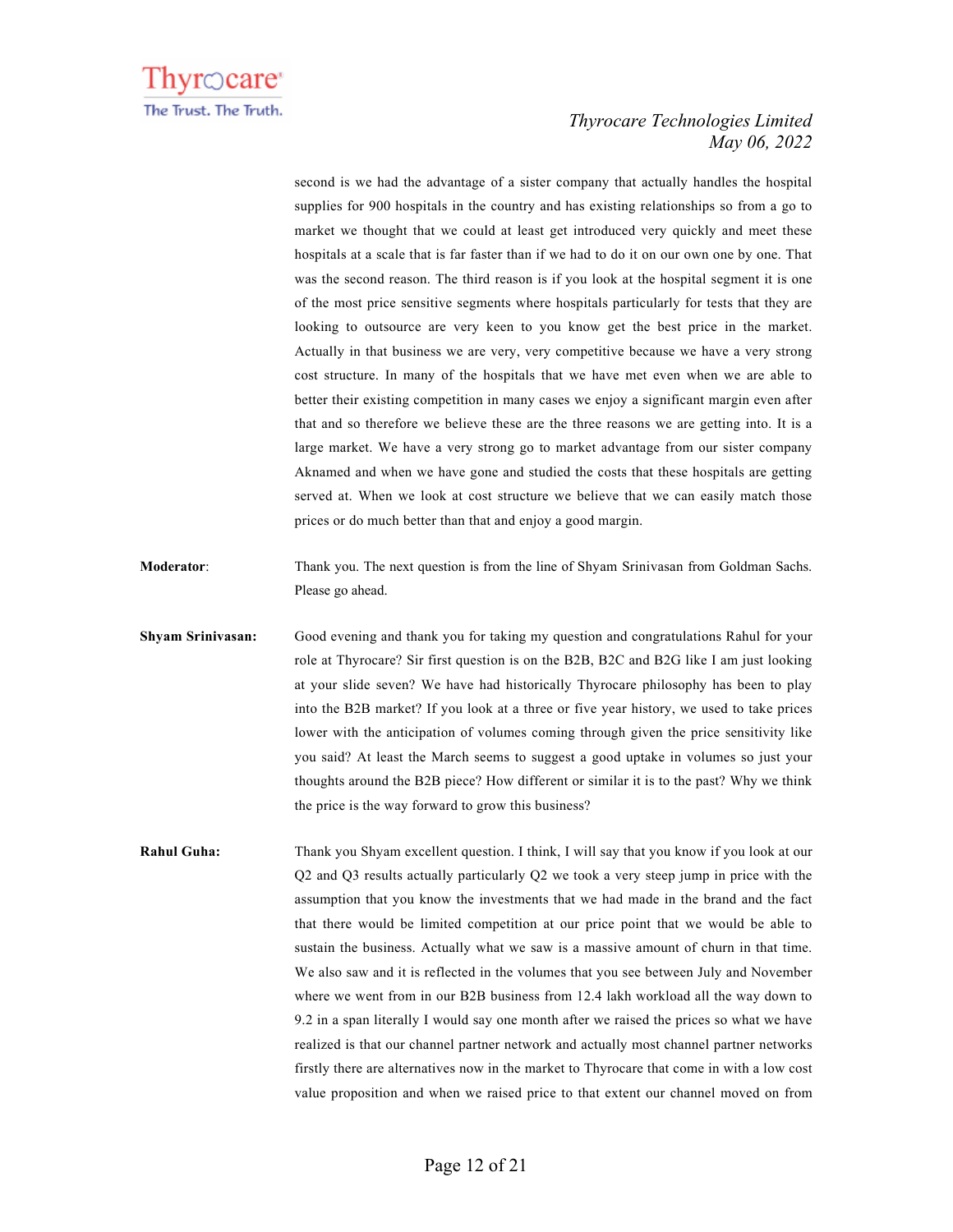

us. The good news is that when we corrected this, the channel came back very fast so I think the combination of the Thyrocare brand being known as a quality low-cost testing provider along with prices that were competitive actually showed us the uptick in March and you will see actually a lot of the strategies that we implemented actually got implemented in mid-Feb and it started to show results in March so I think to answer your first question how different is this from the past. I do not think it is very different from the past. I think the diagnostics testing industry tends to remain price sensitive particularly in the B2B segment absolutely and if we are able to manage and optimize our price within a tight band actually the volumes are there for us to take and will still be at a at a very healthy EBITDA.

- **Shyam Srinivasan:** That is helpful so the second part of the question is on the plan to grow B2C I think it is less than close to 20% of revenues today so just any thought process there? Is there a plan to kind of now do like what the other guys are doing either in terms of retail formats? Is there a plan to grow B2C at all?
- **Rahul Guha:** Yes so just to give you a little background of the definitions of B2B and B2C for Thyrocare. B2B is when we just receive a sample. B2C is when we collect the sample ourselves or collect the blood ourselves and our phlebotomist go so while we say that that is a B2C business it is really a B2B B2C business, which is we work with an aggregator, a platform, let us a corporate and they pass on the lead to us and we collect the sample and issue the report. So actually if you look at the pure B2C where a customer walks into a Thyrocare franchisee and gets his blood and collects a report actually that is a very small part of our business. We are largely a B2B business and it is segmented on whether we collect the sample or we collect the blood think of it that way. Now in that I think firstly there are very strong plans to grow to our B2B business. We are investing significantly to add counters and ensure that anyone who offers a diagnostic test or has a diagnostic test collection center in the country thinks of Thyrocare as his back end and that is one of the big areas that we are focusing on. The second is on the B2C side. We are ensuring that anybody in the online space of which PharmEasy is one of our customers but we are working with almost all the health tech platform. We are working with many of the new innovative marketplaces on diagnostics. We are even actually working with several of the e-consult or medical consultation company as well as the traditional health aggregators and the plan is really to scale that up as much as possible. We have built up a team that actually goes to corporate and to some of these large health tech players, e-consult players and getting them in paneled as Thyrocare and getting Thyrocare empanelled as diagnostics partner on those platforms. That is where we are. The plan to go B2C purely where we would set up franchisee counters and actually set up or invest significantly in tghyrocare.com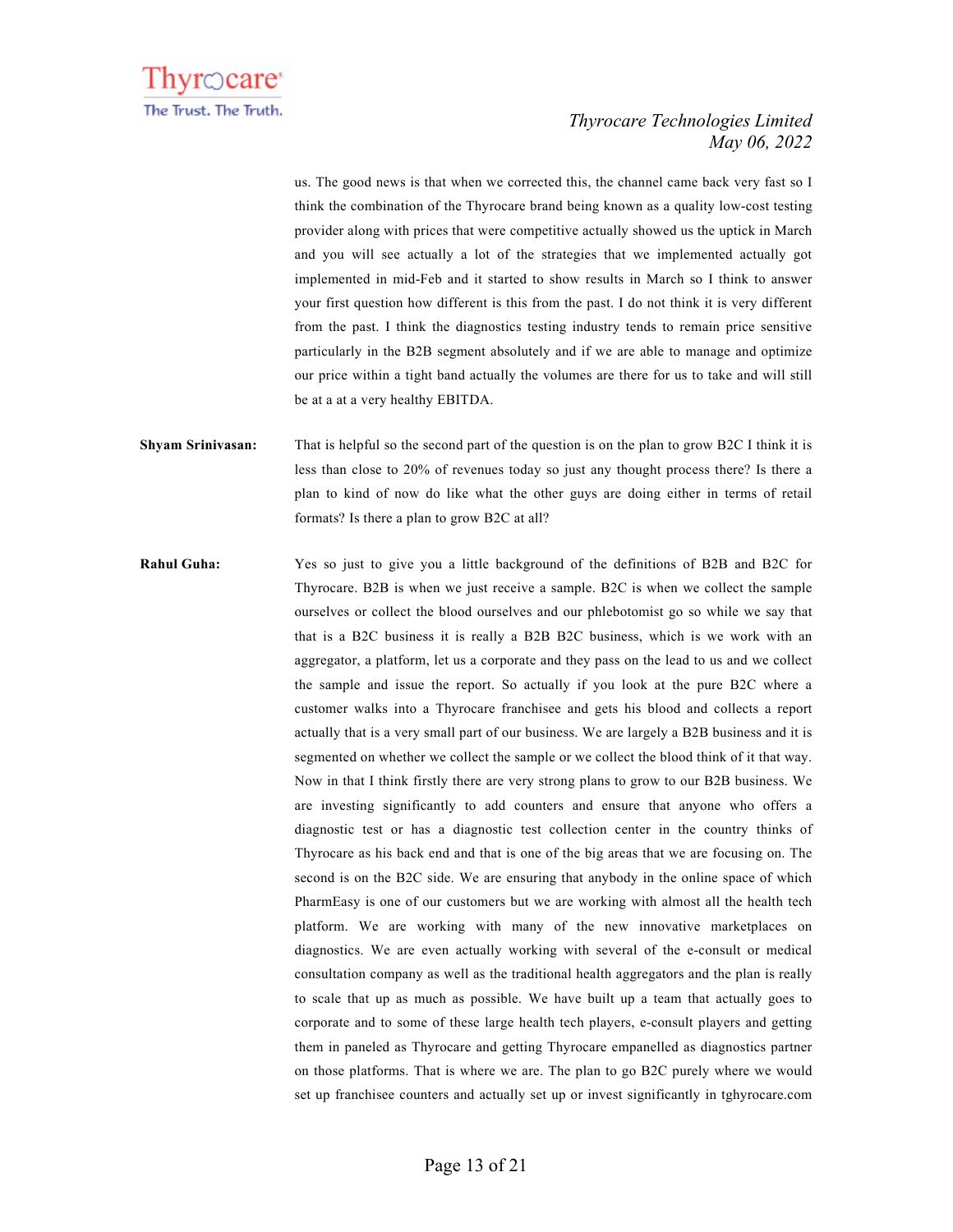

is actually not on the card. We believe this is our efficient business model and we can grow our business this way.

- **Shyam Srinivasan:** Got it. That is very clear. If I can squeeze the last question on our Arogyam versus non Arogyam again historically we have had close to 50% from Arogyam, but if I look at I think January to March that number is lower? Any thought process around how you will look at Arogyam packages versus non Arogyam? You have expanded the test numbers like what you mentioned as well so just want to understand how we should look at the whole wellness part of your business?
- **Rahul Guha:** Sure I think what happened in JFM so I think what we have realized now is the large part of our franchise looks at the Arogyam package and then determines our overall price so when we corrected the price on Arogyam and the franchise network came back it had a massive knock on effect on non Arogyam as well so that I think was a plus that we got when we corrected the prices on Arogyam and to some we call price or price perception drivers. Going forward Arogyam will remain our primary focus because we have found we have significant brand recognition there. People understand the packages. Customers understand the packages so I would expect that we will get back to the same ratio you alluded to Shyam.
- **Moderator**: Thank you. The next question is from the line of Aditya Khemka from InCred AMC. Please go ahead.
- **Aditya Khemka:** Thanks for the opportunity. Congratulations on Rahul on the new role. Rahul so what I hear from you is that March was basically the first point of the newly reformed strategy at Thyrocare and we are looking onwards going forward you are looking onwards for growth beyond the March numbers so in March our diagnostic revenue was Rs.41 Crores which when annualized translates to roughly Rs.480 Crores and very little revenue from COVID so all of it lion share is non COVID so would it to say therefore you are looking beyond Rs.480 Crores from your non-COVID business?
- **Rahul Guha:** Yes absolutely Aditya. I think without giving specific guidance yes I think we would all be disappointed if we land at Rs.480 Crores.
- **Aditya Khemka:** And that would also translate to a sample volume of 20 lakhs per month which we did in March? We are looking at growth beyond 20 lakhs per month in FY2023 for all 12 months?
- **Rahul Guha:** Yes I do not anticipate to be reducing prices for the government.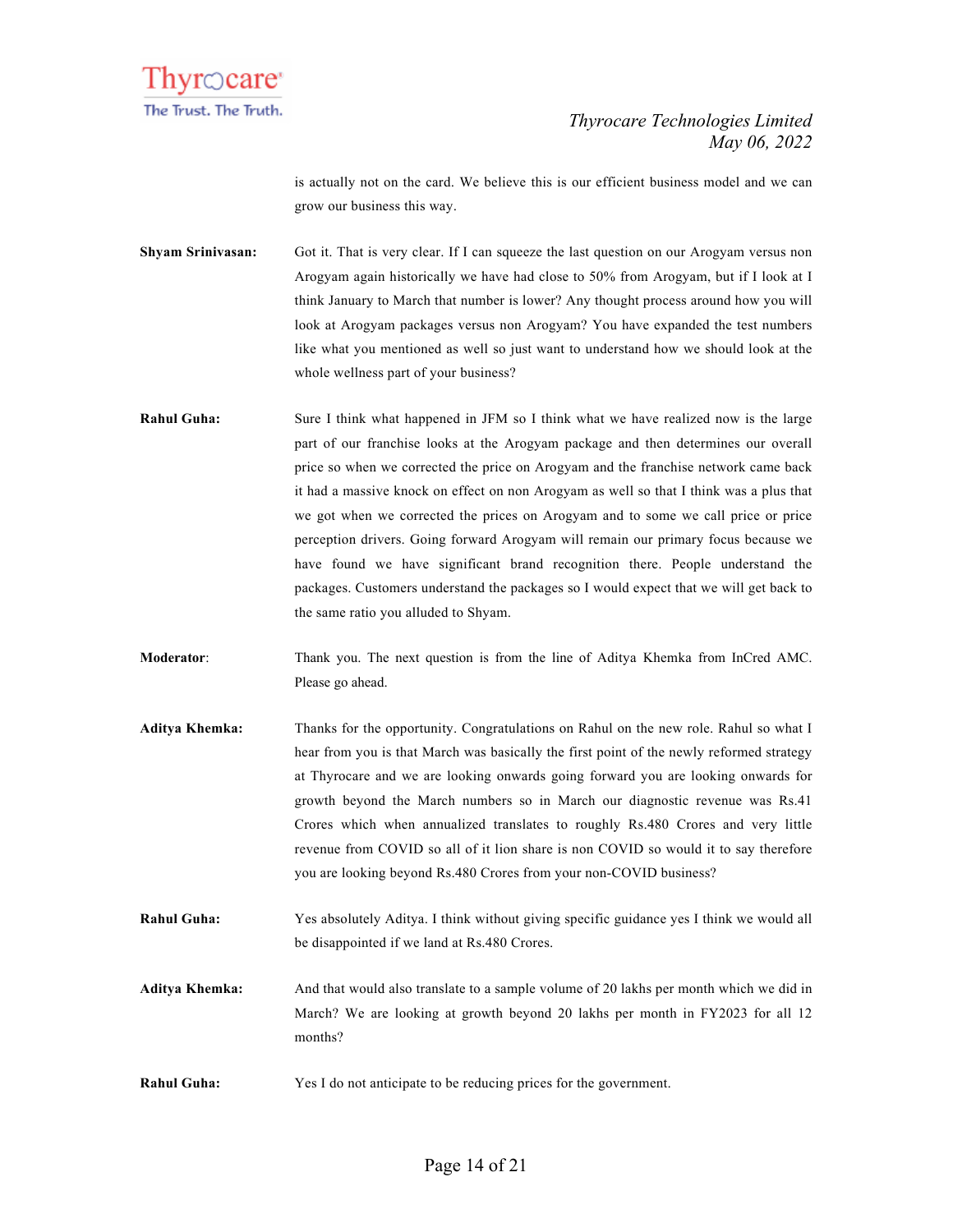

**Aditya Khemka:** Fair enough. Just one clarity I want when you bill, so when you use the Aknamed network to reach hospitals and when you use the PharmEasy network to connect with customers, are your economics there similar to what they used to be before acquisition when you had channel partners or is the economics with Aknamed and PharmEasy better or worse compared to your independent channel partners?

- **Rahul Guha:** Aknamed is just a legion partner so actually there is no economic sharing with Aknamed. Once we approach the hospital and we agree to work together Thyrocare bills directly to the hospital directly so you should think of Aknamed only as a legion partner not a via media to reach the hospital. When it comes to PharmEasy the economics, the way to think about it is there is economics at a gross margin level and economics at the EBITDA level. I would say if you compare at the gross margin level PharmEasy enjoys a certain amount of discount because of the volume that they do but if you look at it at the Thyrocare level at an EBITDA level it will be more or less the same as our normal partners because we do not incur any of the fixed costs in sales, collection, and routing for PharmEasy. With that being said, I would also like clarify all prices to any of the related parties as per our standardized discount sheet and that has been ratified as part of our audit committee per related party transaction so we follow a standard discount sheet regardless of whether you are PharmEasy or any other online platform giving a certain amount of business and that discount is exactly calculated on the net gross margin realization and the fixed cost that is required to serve that business.
- **Aditya Khemka:** Got it just one last question so pre-PharmEasy and pre-COVID-19, Thyrocare was 40% EBITDA business? Now we are on our non-COVID PCR in the low 30s? Three years out in your vision that you have stated in the presentation that you have shared margin outlook seems to be missing so just want to understand is 32% to 33% where you are comfortable being three years out or is 40% really going to be your target which used to be the case pre-COVID?
- **Rahul Guha:** I think over the next year or two Aditya we will come to know where we are. I think the way to think about it is keeping COVID aside right. Let us keep COVID aside which was driving as you would have seen when we broke it out driving a large part of that 40% the base over the last couple of years also has been at about 32%. Pre COVID the question is do you want to have 40% EBITDA but you know single digit growth or industry leading growth at a 30% in the 30%that is the trade-off. I cannot comment at this point because at this point we are in the investment phase but certainly over the next three years we see enough investments to be made to deliver industry leading growth and we will do that.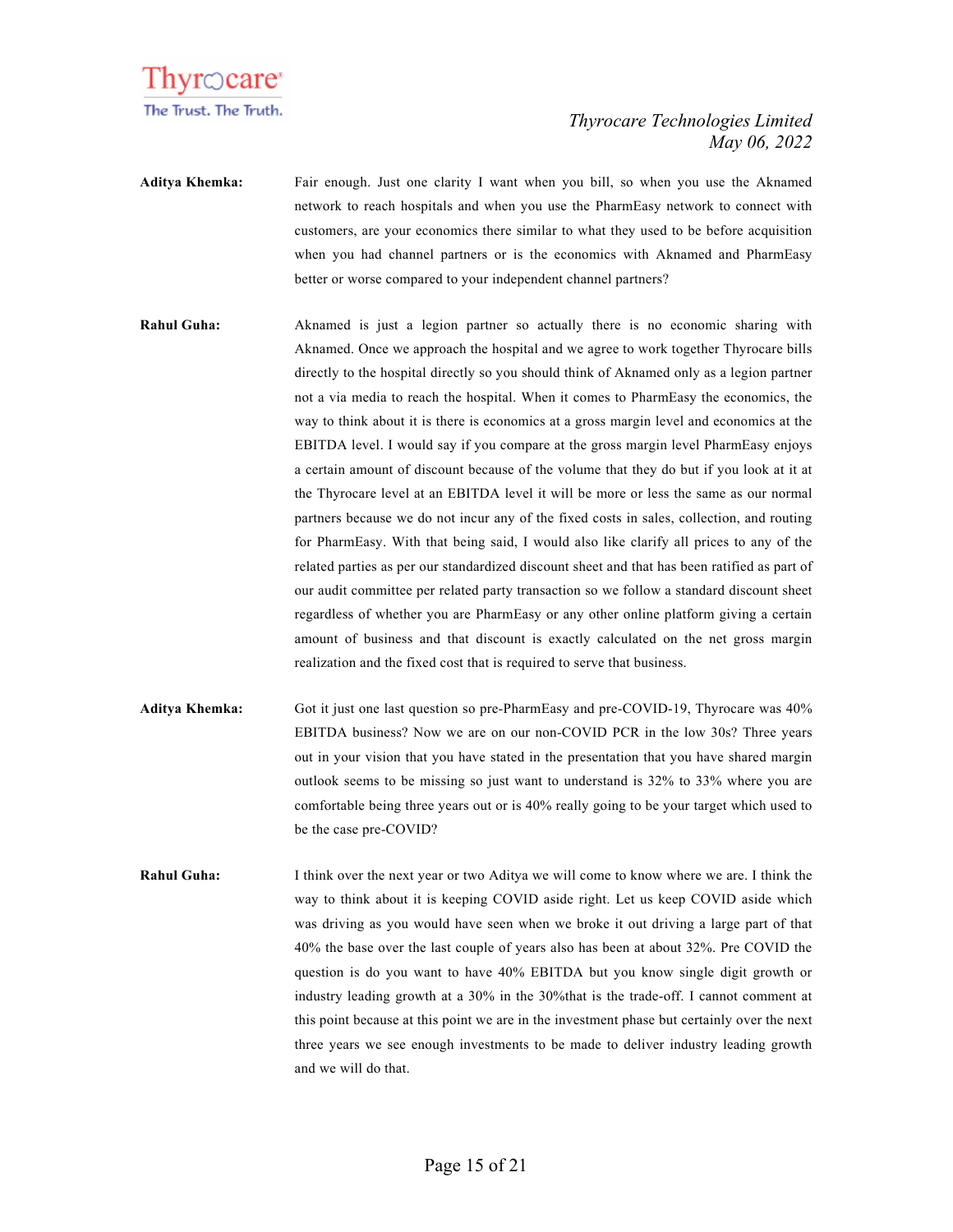

- **Moderator**: Thank you. The next question is from the line of Nikhil Mathur from HDFC Mutual Fund. Please go ahead.
- **Nikhil Mathur:** Good evening and congratulations Rahul on your new role. My question is a bit on the cost fact only? I just take your comments that we have done an investment phase and perhaps we will come back with a better margins outlook in a few quarters, but just looking at from a granular basis if I look at RM cost as a percentage of sales in Q4 it has come to around 32% can you highlight any base response or percentage point of savings that you get from your vendors or your reagent suppliers that you realize on the basis of scale?
- **Rahul Guha:** Sorry Nikhil just to ensure I have understood the question. You have asked my material cost has gone up over the last couple of quarters, is that because I have stopped getting discounts from my vendors.
- **Nikhil Mathur:** No my question is a bit more, are there any material savings that you will get on material discounts you get from your vendors because of scale at which Thyrocare operates Sir?
- **Rahul Guha:** Yes so that I think without getting into the details of that I think I am reasonably confident at the scale and volumes that we commit upfront to our vendors. We will be getting the best reagent prices in the market. I would be very disappointed if we were not. We sit down across the table and discuss what are the volume commitments and typically our volume commitments are in excess of any other diagnostic lab in the country and then we negotiate or find win-win solutions to get the best prices for us so that is on that part. I think your question also was what has happened to gross margin between Q3 and Q4 right?
- **Nikhil Mathur:** On the first part itself as are there any material savings and I actually have question prior to that where I think you are clearly laid out the expectations of the pricing front but on the cost front especially raw material side I think there is an elevation of competitive intensity in the industry? We have pharma companies, we have physical details outside venturing into diagnostics, so does that does that put pressure on your organic power with your suppliers on your reagent cost because the vendors are now spoiled for more organized choices it developed in the past working more with unorganized players but they are more organized players who are perhaps willing to offer better economic proposition to the vendors as well so is there any headwind to them to a gross margin because of elevated competitive intensity on the organized fund?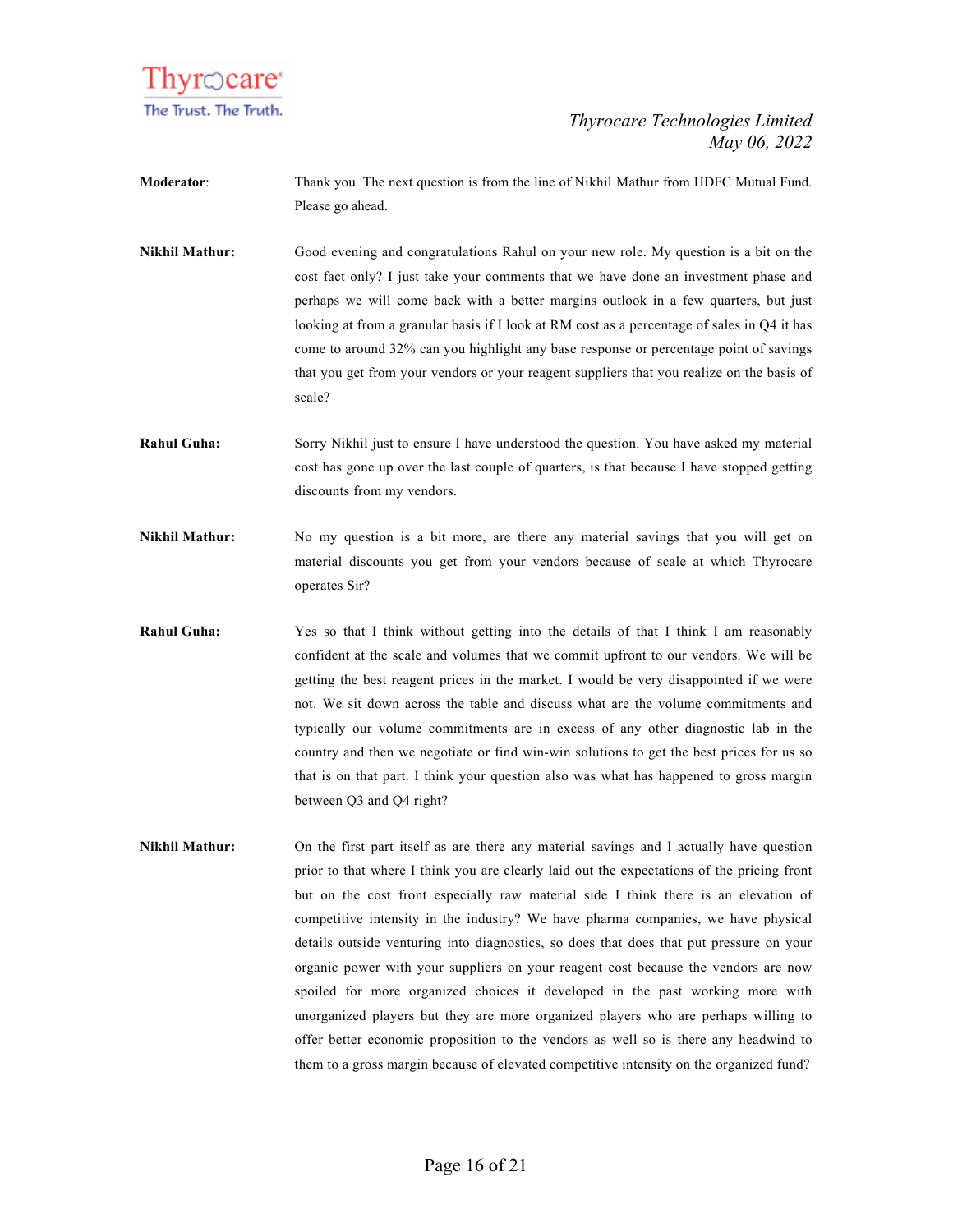

- **Rahul Guha:** I think to be quite candid there Nikhil I do not think so at this point just as we talked about at March we were at a scale of 21 lakh samples a month I think it would be very difficult for anyone to be at that scale to sit down and negotiate prices that we are talking about.
- **Nikhil Mathur:** Got it. Also on the cost front on the fixed cost front or variable cost front now collections of samples even that is automated, slightly specialized job not everyone can do? Even on that front is there any wage inflation that you are witnessing in the industry because of again competitive pressures coming in or generalization pressures are also there so what are your thoughts on the availability of the tool required to connect the samples and is there a fight for constrained stool and that can lead to elevated costs in the coming quarters?
- **Rahul Guha:** Now that is a very a very good question Nikhil and it is something that we have also been mulling on. I think we will recognize that the collection agent or phlebotomist as we call them will be the constrained resource over the next thing a few years actually because they are medical technicians and you know have to be trained as such and then on boarded on this platform to be able to serve the customers and as competition increases and more and more people want to collect the samples on their own we would see cost go up per collection. The way that we are combating this is in two-fold. One is using our technology particularly using some of the app based technology that we get to benefit from PharmEasy on how to root, how to schedule and how to ensure that the phlebotomist is utilized to the maximum possible so while cost may go up hopefully we will be able to compensate it with productivity increases of the phlebotomist. Now that is one part. The second is we are also exploring and we have actually very successfully done. It is a bit of a part-time model. As you may know in the diagnostics industry a large part of the collections happen in the early morning after fasting and then actually we have a long period of low utilization in the day for a particular phlebotomist. We have also explored where we onboard nurses who are working for the full day let say in a patient's house or even in a hospital where they support us for the first three hours in collection and then continue with their normal job and earn a little bit extra on the day. That actually has been a very successful model for us so to answer your question Nikhil I believe this will be a constrained resource cost will rise. We are combating it through two ways. One is of course as I mentioned using technology to enhance productivity and two this how would I say almost like a gig economy for phlebotomist where we are trying to engage nurses and other healthcare workers to use the spare time in the morning to collect samples also.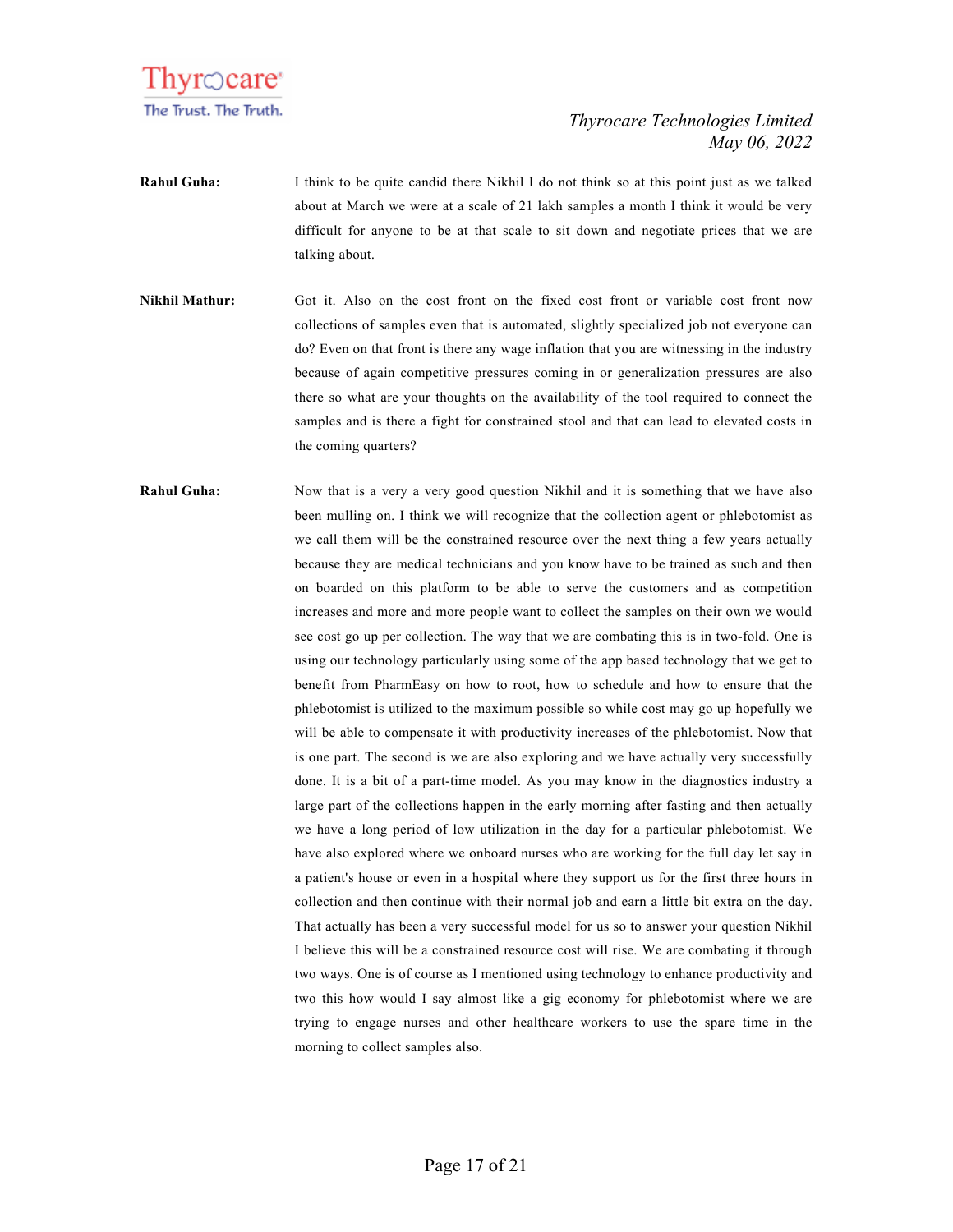

- **Moderator**: Thank you. The next question is from the line of Rahul Vora from Abakkus Asset Manager LLP. Please go ahead.
- **Rahul Vora:** Sir just a quick question from my end? What is the peak testing sample, sample testing capacity we can go up to?
- **Rahul Guha:** So the way we measure our capacity is actually in how much capacity do we have to release a sample in six hours right. Today our capacity utilization as measured by that metric is about 67% to 70% so we have adequate capacity to service the demand temporarily. I also wanted to call out that the way we measure capacity is sample release in six hours. If I was for example to release or increase that time to eight hours then I already have 25% more capacity but our goal is that all labs turn around samples in six hours so we measure our capacity in that way and we are at about 70% capacity utilization at this point.
- **Rahul Vora:** Sir given this kind of metric and the kind of reach outcomes that we are targeting whether it is Aknamed or any other channels? Within two years we will fill out our capacities right?
- **Rahul Guha:** Within two years we will sell out our capacity but we are also at this point as I mentioned in order to solve the turnaround time challenge we have already added several what we call regional processing labs and we will continue to have and what we call very small footprint satellite labs to be able to augment the capacity.
- **Rahul Vora:** Sure this is helpful Sir. Thank you.
- **Moderator:** Thank you. The next question is from the line of Rahul Agarwal from InCred Capital. Please go ahead.
- **Rahul Agarwal:** Good evening and thank you for the opportunity and appreciate holding this call after some time gap. Best wishes to Mr. Guha for the journey at Thyrocare and congrats Sachin for the promotion? Sir firstly on first question is more top down as purely on Thyrocare as an entity within the API group? Will it stay like pathology and radiology focused business going forward? The key additions to your senior leadership to achieve what you have just said to support Mr. Guha in this endeavor and you know thirdly was on the capital allocation? Obviously we talked about growth and margins but we have not talked about capital utilization and taking care of balance sheet does not dilute because you know B2B business is obviously a bit more challenging so any in terms of your mind what is the priority on return on capital and what kind of investments are you looking at that is the first question?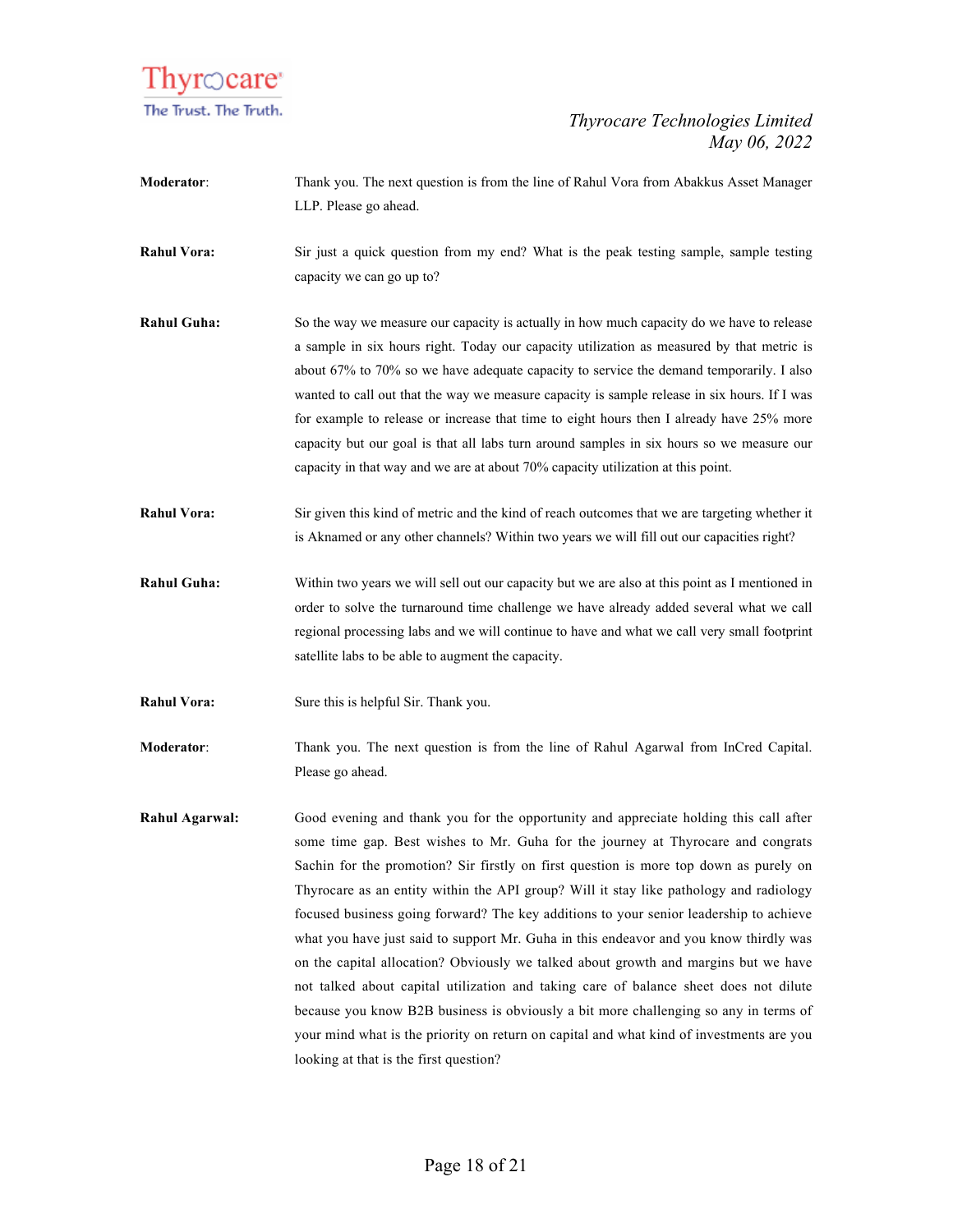

**Rahul Guha:** Thanks Rahul so I will take each of your questions one by one. I think the first one was at least for the foreseeable future we see Thyrocare as a pathology and radiology company. I do not think we will move beyond that as far as our mandate is concerned. In terms of the key additions to the team I think some of our big priorities as I mentioned really expanding the B2B channels so we have had someone recently join us to head the entire B2B sales and drive that entire growth team so to speak. We are also doing select additions to ensure we build our hospital franchise business and are able to cater to that and the pharmacy counter is a important strategic leg and we have someone who will be driving that business as well. Other than that we will see other key additions as we go along. One other important addition not on the revenue side but on the operation side is we have had someone join us as the quality head to be able to oversee all our labs and ensure that our quality processes and NABL accreditations are well underway. I think those are the main additions that we have already done. When it comes to capital allocation Rahul as you know unlike most other B2B businesses we do insist on a certain deposit from our channel partners and we typically extend them credit basis the initial deposit so from that point of view typically our receivables are not out of whack as a result and we have been always very tight on our credit limits and how we extend what you call credit into the channel. With that being said when it comes to capital allocation and capital utilization we will invest into capital particularly as I mentioned on the regional labs and the satellite lab. That estimate we are working through but I do not think it will be let us say north of 20 but it will be in that range the Rs.20 Crores to Rs.25 Crores range but that is where we will expand on capacity beyond that I think we will do some select investment in the radiology space to see if we can augment capacity and turn around that business. Those are the two areas where I see us deploying capital to a large extent. I do not see us at least at this point in time pursuing the inorganic route. Actually that was one of the reasons also we dividend a large part of the cash because if you look at our capital commitments to grow the business which is mostly in receivables, expand the capacity and also to invest selectively in radiology we thought from a cache position we were quite well placed.

**Rahul Agarwal:** Correct Sir I mean I agree to you but broadly Thyrocare as an entity was very efficiently managed on the working capital inside and on balance sheet and cash generation so basically going forward even when we grow harder and we grow faster I think if that discipline of balance sheet can be maintained we will be great? Secondly I just last question from my side on the service network so earlier pre-acquisition we used to discuss about Thyrocare aggregators, Thyrocare service providers, tags and PSPs, overall touch points, B2B partners but going forward after the integration how should we look at service network for therapy like could you help me with like top three things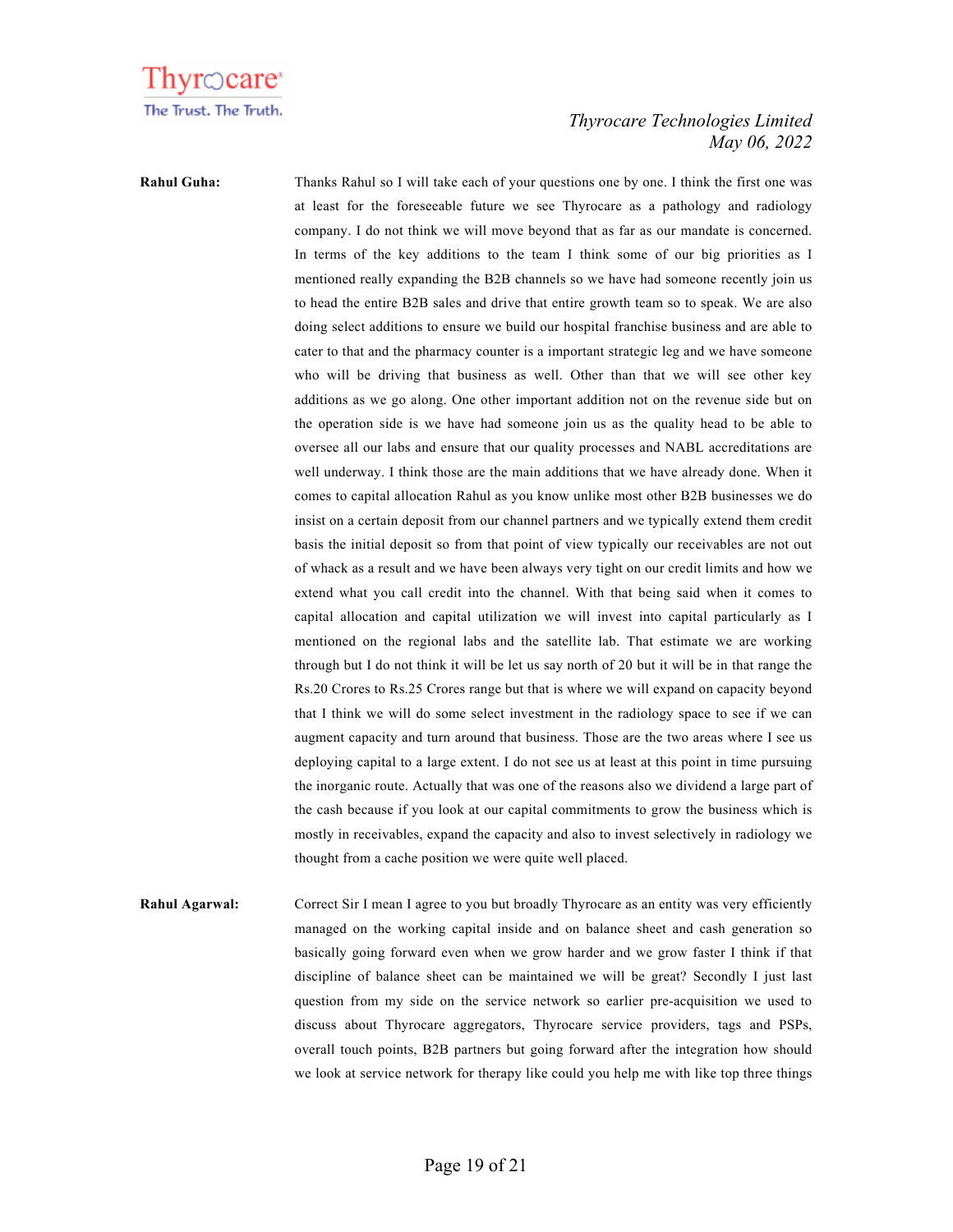

we should track over the three to five years just to understand what is the reach of Thyrocare after the integration along with API holdings?

**Rahul Guha:** I think our channel partner network remains core to our business Rahul so we will continue to invest and support them and actually we are investing heavily to put in place not heavily so I would say selectively to put in place a growth team that will expand that network right. The way we categorize we used to have I think if you looked at B2B we had five different segregations of channels and in B2C we had four different segregations of channel. We are trying to keep it as simple as possible now. Within our B2B business we think of our channel in two categories direct and indirect. Direct being Thyrocare and Thyrocare branded works largely for Thyrocare as a storefront is okay giving working with the Thyrocare backend and following our particular processes in terms of deposit, work order and all the processes so that is one kind of direct channel that we have which was in the earlier parlance was the TSP and GQC term that we used to use and then the second is the indirect channel which is largely the trading panel that that effectively kind of is a B2B to B2B where they go ahead and then sell to other diagnostic labs and so on. if I look at our total channel partner network right if I look at the first category which is direct I would say we have about 1500 direct partners right and about 2500 indirect partners and off and those 2500 in turn service many, many more diagnostic labs, hospitals and so on. At this point we actually do not have visibility on them. Our attempt is to actually understand who are the end customers and try to reach them directly to our B2B channel.

**Rahul Agarwal:** Sir for the B2C you said four channels anything on that please?

**Rahul Guha:** Four channels, I will spend a lot of time explaining the terminology but think of it as there was what was called the DSA which is many of the portals that would come to us and think of it as the online lead gen or offline lead gen channel. We had what was the corporate channel which was corporates that we would work with for our business and then we had our own Thyrocare channel which was web and calling so those were the channels that we had. I think we have come to the realization that in this competitive environment it will be very difficult for us to burn money and build thyrocare.com and today the customer acquisition cost for a diagnostic test as many of you know is quite substantial. It will be very difficult for us to replicate that model so we are largely focusing on our corporate business where we are trying to go direct to corporate and get a part of the annual health checkup over there using our Arogyam brand and then on the DSA side we are really in a way chasing after every single large healthcare platform consultation platform, treatment platform, aggregator and trying to get Thyrocare impaneled as a diagnostic provider.